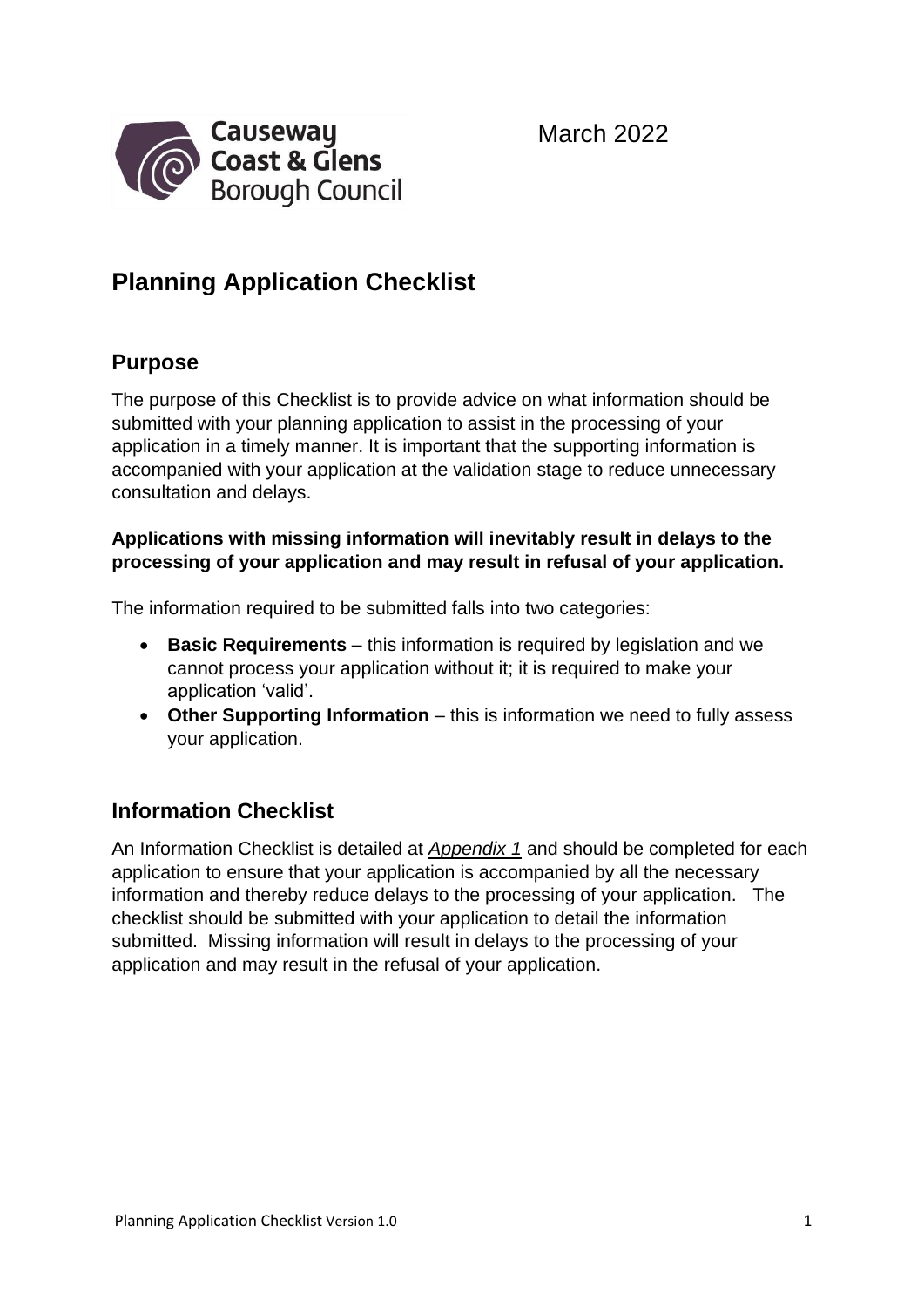#### **Checklist – Basic Requirements (refer to Appendix 2)**

The Planning (General Development Procedure) Order (Northern Ireland) 2015<sup>1</sup> sets out the minimum information that must be submitted with a planning application to make it 'valid'. If all the basic requirements are not submitted at the outset we cannot accept your application and it will be returned.

*Appendix 2* provides detailed guidance of the basic information that is required to be submitted with a planning application in order for it to be accepted. If any of the basic information is missing we will contact you and allow you 3 working days to submit the missing information. Your application will not be processed until all of the basic information is received.

#### **If at the end of the 3 working days the basic requirements are not met your application and fee will be returned.**

The following is a summary of the types of basic information that may be required in order for you application to be processed. Please refer to *Appendix 2* for detailed guidance.

| <b>Table 1: Basic Information Summary</b> |  |  |
|-------------------------------------------|--|--|
|-------------------------------------------|--|--|

| <b>Application Form</b>                                    |
|------------------------------------------------------------|
| <b>Ownership Certificate</b>                               |
| <b>Site Location Plan</b>                                  |
| <b>Plans and Drawings</b>                                  |
| Design and Access Statement <sup>2</sup>                   |
| Pre-Application Community Consultation Report <sup>3</sup> |
| <b>Application Fee<sup>4</sup></b>                         |

<sup>1</sup> Articles 3 to 7 (inclusive) of the Planning (General Development Procedure) Order (Northern Ireland) 2015

<sup>2</sup> Required for certain types of application - see Appendix 2 (Design and Access Statements)

<sup>3</sup> Required for all applications for Major development

<sup>4</sup> Subject to exemptions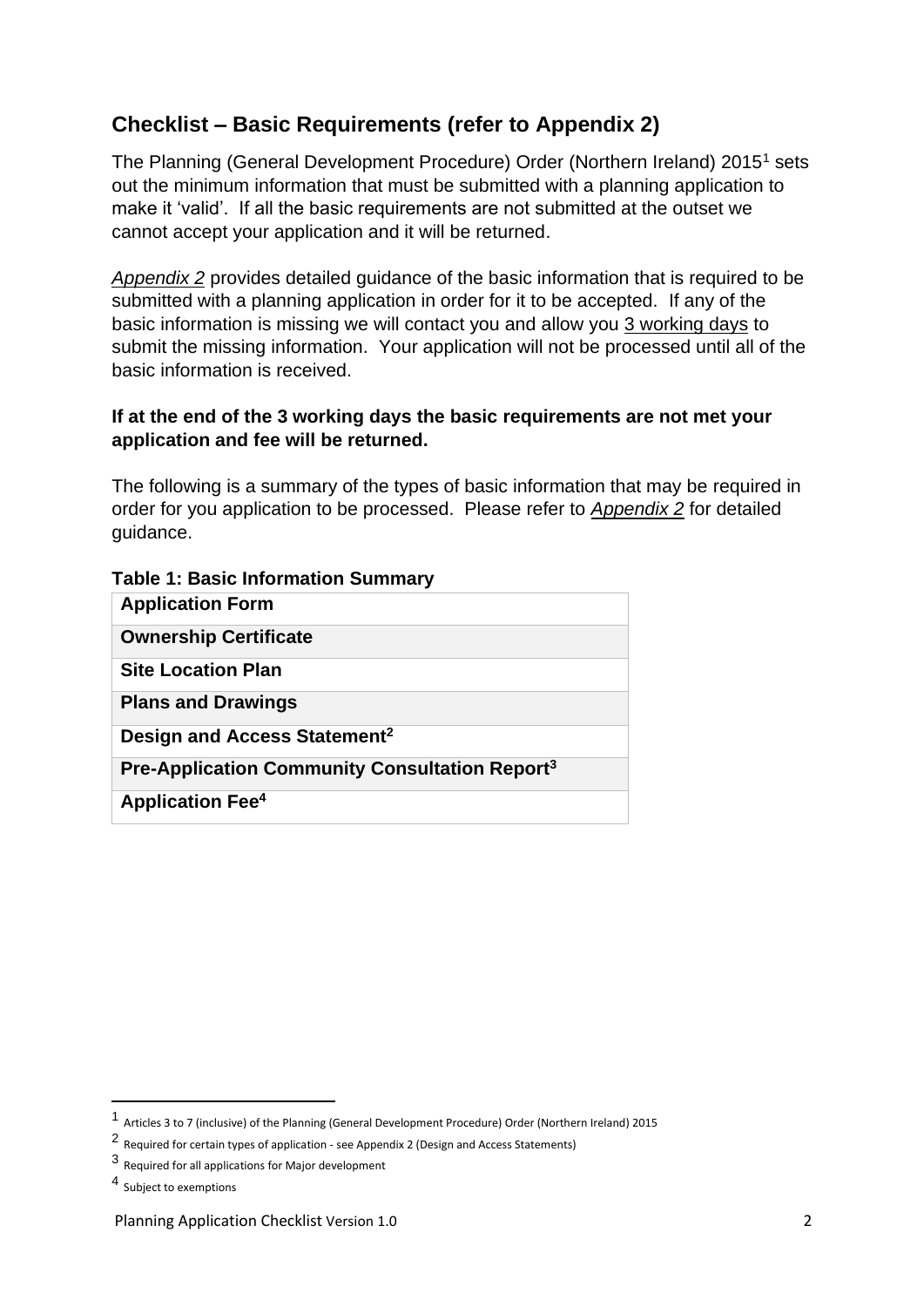#### **Other Supporting Information (refer to Appendix 3)**

In addition to the basic requirements, other supporting information may be required to fully assess your planning application. The supporting information will depend on the specific circumstances of the proposal including its use, scale and location.

The following is a summary of the types of other supporting information you may need to provide with your application. *Appendix 3* provides detailed guidance on what is required and when.

| <b>Air Quality Assessment</b><br><b>Lighting Assessment</b><br><b>Archaeological Assessment</b><br><b>Market Testing Report</b><br><b>Archaeological Field Evaluation</b><br><b>Noise and Vibration Impact</b><br><b>Assessment</b><br><b>Biodiversity Checklist</b><br><b>Odour Abatement Strategy</b><br><b>Biodiversity Survey e.g. Bat Survey,</b><br><b>Parking Survey</b><br><b>Preliminary Ecological Assessment etc.</b><br><b>Concept Statement or Concept</b><br><b>Phasing Plan</b><br><b>Masterplan</b><br><b>Construction Environmental</b><br><b>Planning Agreement</b><br><b>Management Plan</b><br><b>Contaminated Land Report</b><br><b>Planning Statement</b><br><b>Contextual Design Information</b><br><b>Pre-Development Enquiry</b><br>Daylight, Sunlight and Overshadowing<br><b>Retail Impact Assessment</b><br><b>Assessment</b><br><b>Demolition Justification Report</b><br><b>Sequential Survey</b><br><b>Structural Survey</b><br><b>Drainage Assessment</b><br><b>Economic Assessment</b><br><b>Topographical Survey</b><br><b>Transport Assessment</b><br><b>Evacuation Plan</b><br><b>Transport Assessment Form</b><br><b>Event Management Plan</b><br><b>Travel Plan</b><br><b>Environmental Statement</b><br><b>Flood Risk Assessment</b><br><b>Tree Survey</b><br><b>Viability Appraisal</b><br><b>Heritage Impact Assessment (World</b><br><b>Heritage Site)</b><br><b>Landscape and Visual Impact</b><br><b>Waste Management Plan</b><br><b>Assessment</b> |  |
|-------------------------------------------------------------------------------------------------------------------------------------------------------------------------------------------------------------------------------------------------------------------------------------------------------------------------------------------------------------------------------------------------------------------------------------------------------------------------------------------------------------------------------------------------------------------------------------------------------------------------------------------------------------------------------------------------------------------------------------------------------------------------------------------------------------------------------------------------------------------------------------------------------------------------------------------------------------------------------------------------------------------------------------------------------------------------------------------------------------------------------------------------------------------------------------------------------------------------------------------------------------------------------------------------------------------------------------------------------------------------------------------------------------------------------------------------------------------------------------------------|--|
|                                                                                                                                                                                                                                                                                                                                                                                                                                                                                                                                                                                                                                                                                                                                                                                                                                                                                                                                                                                                                                                                                                                                                                                                                                                                                                                                                                                                                                                                                                 |  |
|                                                                                                                                                                                                                                                                                                                                                                                                                                                                                                                                                                                                                                                                                                                                                                                                                                                                                                                                                                                                                                                                                                                                                                                                                                                                                                                                                                                                                                                                                                 |  |
|                                                                                                                                                                                                                                                                                                                                                                                                                                                                                                                                                                                                                                                                                                                                                                                                                                                                                                                                                                                                                                                                                                                                                                                                                                                                                                                                                                                                                                                                                                 |  |
|                                                                                                                                                                                                                                                                                                                                                                                                                                                                                                                                                                                                                                                                                                                                                                                                                                                                                                                                                                                                                                                                                                                                                                                                                                                                                                                                                                                                                                                                                                 |  |
|                                                                                                                                                                                                                                                                                                                                                                                                                                                                                                                                                                                                                                                                                                                                                                                                                                                                                                                                                                                                                                                                                                                                                                                                                                                                                                                                                                                                                                                                                                 |  |
|                                                                                                                                                                                                                                                                                                                                                                                                                                                                                                                                                                                                                                                                                                                                                                                                                                                                                                                                                                                                                                                                                                                                                                                                                                                                                                                                                                                                                                                                                                 |  |
|                                                                                                                                                                                                                                                                                                                                                                                                                                                                                                                                                                                                                                                                                                                                                                                                                                                                                                                                                                                                                                                                                                                                                                                                                                                                                                                                                                                                                                                                                                 |  |
|                                                                                                                                                                                                                                                                                                                                                                                                                                                                                                                                                                                                                                                                                                                                                                                                                                                                                                                                                                                                                                                                                                                                                                                                                                                                                                                                                                                                                                                                                                 |  |
|                                                                                                                                                                                                                                                                                                                                                                                                                                                                                                                                                                                                                                                                                                                                                                                                                                                                                                                                                                                                                                                                                                                                                                                                                                                                                                                                                                                                                                                                                                 |  |
|                                                                                                                                                                                                                                                                                                                                                                                                                                                                                                                                                                                                                                                                                                                                                                                                                                                                                                                                                                                                                                                                                                                                                                                                                                                                                                                                                                                                                                                                                                 |  |
|                                                                                                                                                                                                                                                                                                                                                                                                                                                                                                                                                                                                                                                                                                                                                                                                                                                                                                                                                                                                                                                                                                                                                                                                                                                                                                                                                                                                                                                                                                 |  |
|                                                                                                                                                                                                                                                                                                                                                                                                                                                                                                                                                                                                                                                                                                                                                                                                                                                                                                                                                                                                                                                                                                                                                                                                                                                                                                                                                                                                                                                                                                 |  |
|                                                                                                                                                                                                                                                                                                                                                                                                                                                                                                                                                                                                                                                                                                                                                                                                                                                                                                                                                                                                                                                                                                                                                                                                                                                                                                                                                                                                                                                                                                 |  |
|                                                                                                                                                                                                                                                                                                                                                                                                                                                                                                                                                                                                                                                                                                                                                                                                                                                                                                                                                                                                                                                                                                                                                                                                                                                                                                                                                                                                                                                                                                 |  |
|                                                                                                                                                                                                                                                                                                                                                                                                                                                                                                                                                                                                                                                                                                                                                                                                                                                                                                                                                                                                                                                                                                                                                                                                                                                                                                                                                                                                                                                                                                 |  |
|                                                                                                                                                                                                                                                                                                                                                                                                                                                                                                                                                                                                                                                                                                                                                                                                                                                                                                                                                                                                                                                                                                                                                                                                                                                                                                                                                                                                                                                                                                 |  |
|                                                                                                                                                                                                                                                                                                                                                                                                                                                                                                                                                                                                                                                                                                                                                                                                                                                                                                                                                                                                                                                                                                                                                                                                                                                                                                                                                                                                                                                                                                 |  |
|                                                                                                                                                                                                                                                                                                                                                                                                                                                                                                                                                                                                                                                                                                                                                                                                                                                                                                                                                                                                                                                                                                                                                                                                                                                                                                                                                                                                                                                                                                 |  |
|                                                                                                                                                                                                                                                                                                                                                                                                                                                                                                                                                                                                                                                                                                                                                                                                                                                                                                                                                                                                                                                                                                                                                                                                                                                                                                                                                                                                                                                                                                 |  |
|                                                                                                                                                                                                                                                                                                                                                                                                                                                                                                                                                                                                                                                                                                                                                                                                                                                                                                                                                                                                                                                                                                                                                                                                                                                                                                                                                                                                                                                                                                 |  |

**Table 2: Other Supporting Information Summary**

We will adopt a proportionate approach to what supporting information we require and will only request it when it is reasonable and necessary to enable us to assess your proposed development. If any of the information contained in the above table is required and has not been submitted, we will request that you provide it within **15 working days**.

**If you are unable to provide the information within the timeframe, or choose to proceed without submission of the requested information there is a risk that your application will be refused. Your planning fee will not be returned.**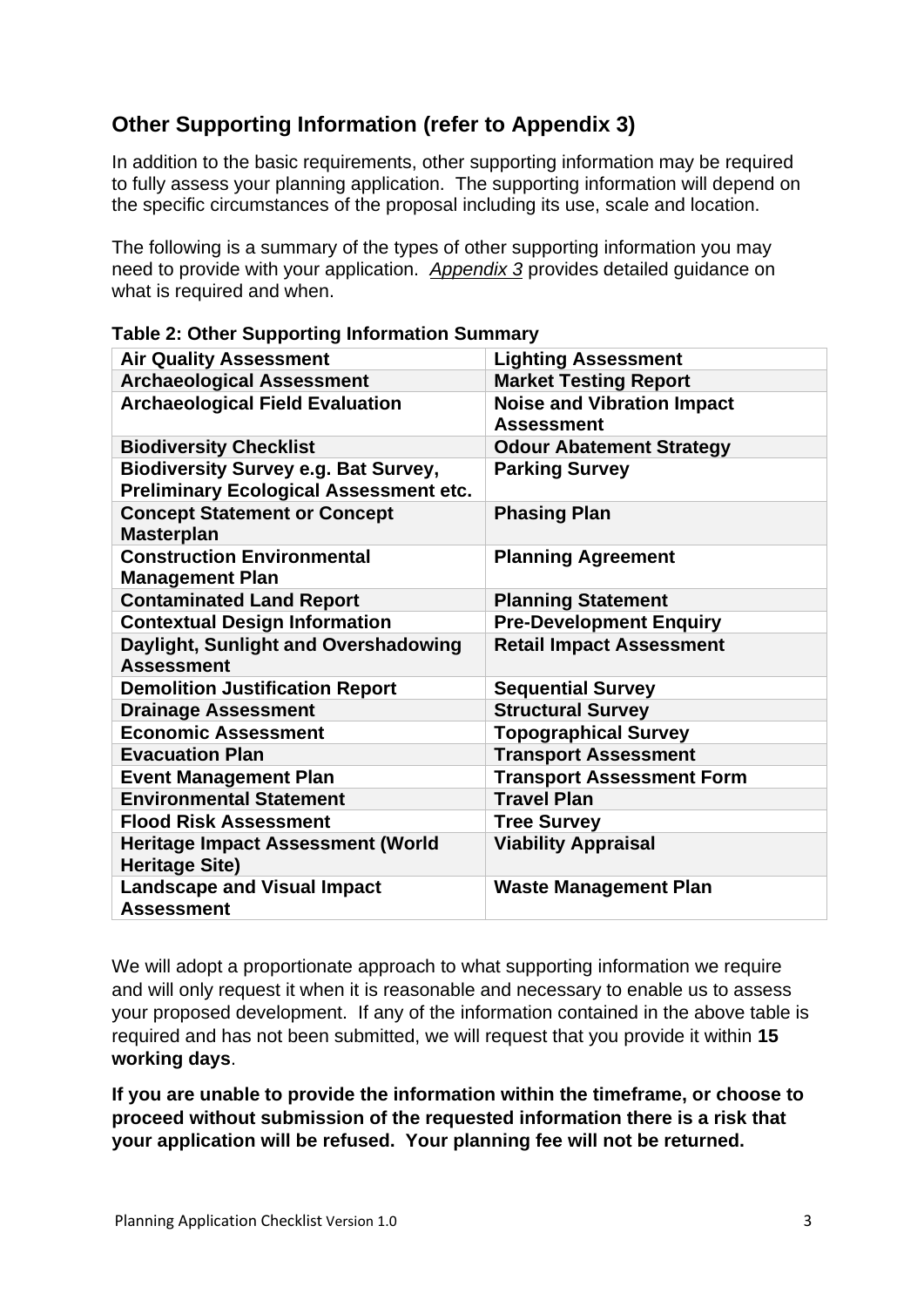#### **Pre-Application Discussions (PAD)**

You can submit a Pre-Application Discussion (PAD) or speak to a duty planner to assist you with your application prior to submission. This can help identify issues at an early stage and help clarify what information is required to be submitted.

#### **Submission of your application**

You need to submit four hard copies of your application including the application form, plans and drawings and other supporting information. Please post or deliver your application to Planning Department, Causeway Coast and Glens Borough Council, Cloonavin, 66 Portstewart Road, Coleraine BT52 1EY.

Alternatively, you may submit your application by email in PDF format to [planning@causewaycoastandglens.gov.uk](mailto:planning@causewaycoastandglens.gov.uk) . Each file should be no more than 10MB in size. One hard copy of your application including plans, drawings and supporting information must also be submitted. Please refer to guidance on submitting your application by email available via the following link

[https://www.causewaycoastandglens.gov.uk/live/planning/development](https://www.causewaycoastandglens.gov.uk/live/planning/development-management/applying-for-planning-permission)[management/applying-for-planning-permission](https://www.causewaycoastandglens.gov.uk/live/planning/development-management/applying-for-planning-permission)

#### **Further Advice**

If you require further advice on how information to be submitted with your planning application please email [planning@causewaycoastandglens.gov.uk](mailto:planning@causewaycoastandglens.gov.uk) with details of your enquiry, name, address and contact telephone number or telephone 028 7034 7100.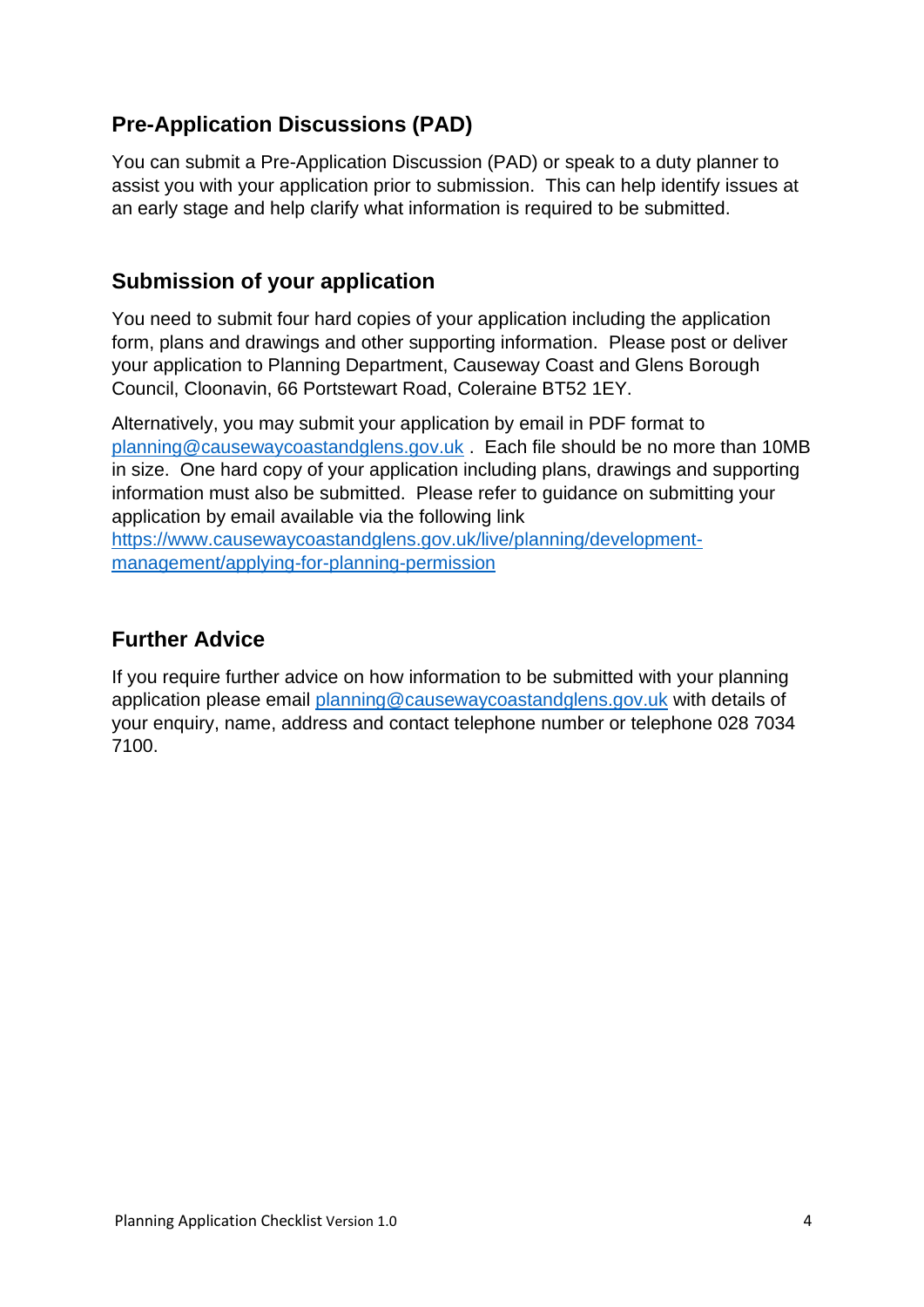## **Information Checklist**



To be completed by the applicant/agent and submitted alongside the application

|                | <b>Basic requirements</b> (must be completed for all<br>applications)      | <b>Please circle</b><br>whichever of the<br>following applies: |     | <b>OFFICIAL USE</b><br><b>ONLY</b> |
|----------------|----------------------------------------------------------------------------|----------------------------------------------------------------|-----|------------------------------------|
| $\mathbf 1$    | Completed application form                                                 | Yes                                                            | n/a |                                    |
| $\overline{2}$ | Ownership certificate                                                      | Yes                                                            | n/a |                                    |
| 3              | Location Plan (Scale of 1:1250 or 1:2500)                                  | Yes                                                            | n/a |                                    |
| 4              | Plans and Drawings; to include:                                            | Yes                                                            | n/a |                                    |
|                | Block Plan 1:200 or 1:500                                                  | Yes                                                            | n/a |                                    |
|                | Existing and Proposed Elevation 1:50 or 1:100                              | Yes                                                            | n/a |                                    |
|                | Floor plans 1:50 or 1:100                                                  | Yes                                                            | n/a |                                    |
|                | Roof plan 1:50 or 1:100                                                    | Yes                                                            | n/a |                                    |
|                | Spot levels                                                                | Yes                                                            | n/a |                                    |
|                | Sections on sloping land and adjacent land                                 | Yes                                                            | n/a |                                    |
|                | Demolition plans (If LBC/ DCA)                                             | Yes                                                            | n/a |                                    |
| 5              | Design & Access Statement 1                                                | Yes                                                            | n/a |                                    |
| 6              | Pre-application Community Consultation Report (Major<br>applications only) | Yes                                                            | n/a |                                    |
| $\overline{7}$ | Fee                                                                        | Yes                                                            | n/a |                                    |

| <b>OFFICIAL USE ONLY</b>          |     |    |
|-----------------------------------|-----|----|
| Basic requirements met? (valid)   | Yes | Nο |
| Other supporting information met? | Yes | N٥ |

<sup>1</sup> A Design & Access Statement is required for the following applications:

- Major development
- Listed Building Consent
- Proposals of ≥1 dwelling house or ≥ 100sqm where the site falls within any of the following areas:
	- Conservation Area
	- Area of Outstanding Natural Beauty
	- World Heritage Site
	- Area of Townscape Character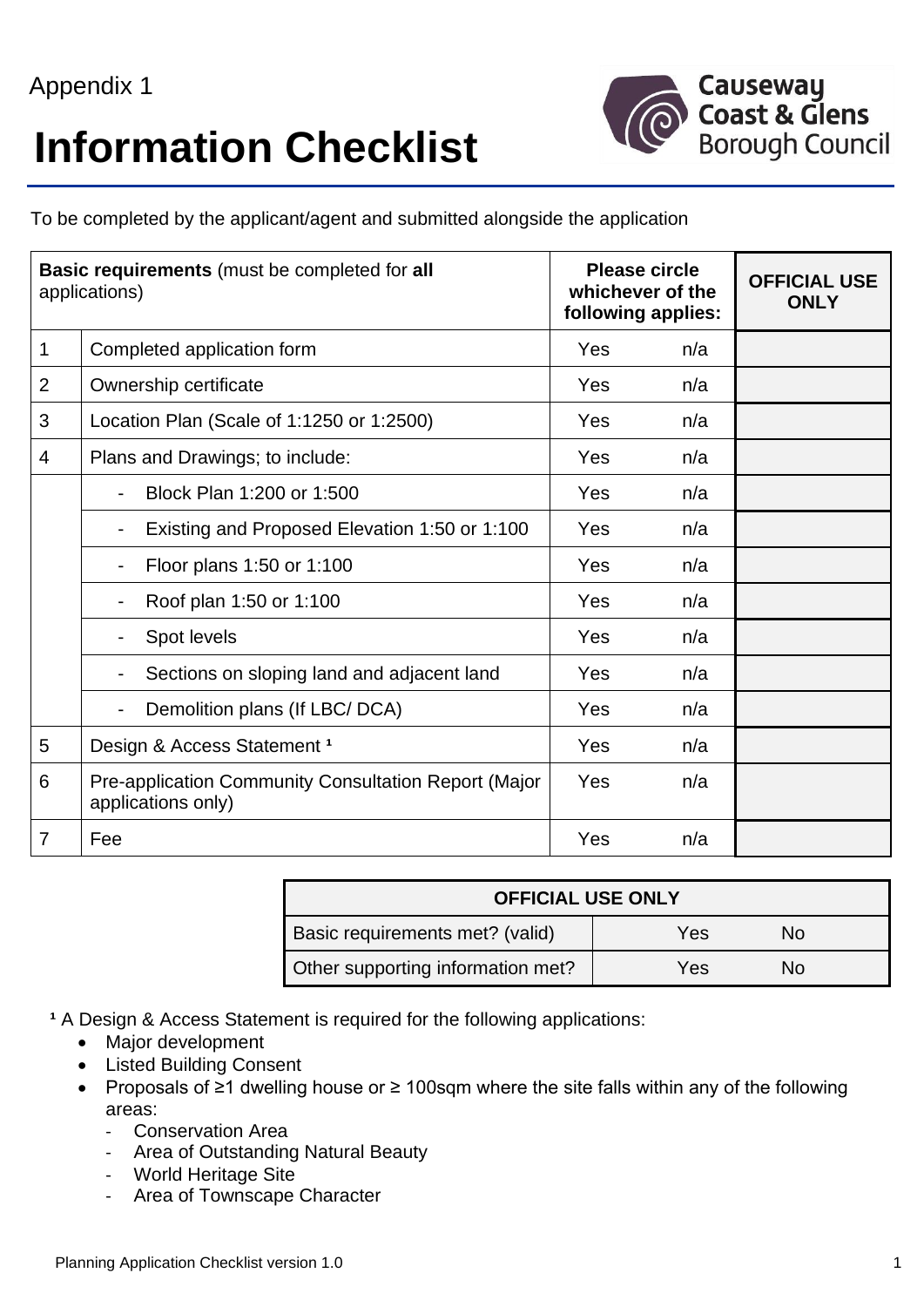|                | Other supporting information (must be completed in all<br>cases except applications for Advertisement Consent) | <b>Please circle</b><br>whichever of the<br>following applies: |     | <b>OFFICIAL</b><br><b>USE</b><br><b>ONLY</b> |
|----------------|----------------------------------------------------------------------------------------------------------------|----------------------------------------------------------------|-----|----------------------------------------------|
| 1              | <b>Air Quality Impact Assessment</b>                                                                           | Yes                                                            | n/a |                                              |
| $\overline{2}$ | <b>Archaeological Assessment</b>                                                                               | Yes                                                            | n/a |                                              |
| 3              | <b>Archaeological Field Evaluation</b>                                                                         | Yes                                                            | n/a |                                              |
| 4              | <b>Biodiversity Checklist</b>                                                                                  | Yes                                                            | n/a |                                              |
| 5              | Biodiversity Survey e.g. Preliminary Ecological<br>Assessment                                                  | Yes                                                            | n/a |                                              |
| 6              | Concept Statement or Concept Masterplan                                                                        | Yes                                                            | n/a |                                              |
| $\overline{7}$ | <b>Construction Environmental Management Plan</b>                                                              | Yes                                                            | n/a |                                              |
| 8              | <b>Contaminated Land Report</b>                                                                                | Yes                                                            | n/a |                                              |
| 9              | <b>Contextual Design Information</b>                                                                           | Yes                                                            | n/a |                                              |
| 10             | Daylight, Sunlight and Overshadowing Assessment                                                                | Yes                                                            | n/a |                                              |
| 11             | <b>Demolition Justification Report</b>                                                                         | Yes                                                            | n/a |                                              |
| 12             | <b>Drainage Assessment</b>                                                                                     | Yes                                                            | n/a |                                              |
| 13             | <b>Economic Statement</b>                                                                                      | Yes                                                            | n/a |                                              |
| 14             | <b>Event Management Plan</b>                                                                                   | Yes                                                            | n/a |                                              |
| 15             | <b>Environmental Statement</b>                                                                                 | Yes                                                            | n/a |                                              |
| 16             | <b>Flood Risk Assessment</b>                                                                                   | Yes                                                            | n/a |                                              |
| 17             | Heritage Impact Assessment                                                                                     | Yes                                                            | n/a |                                              |
| 18             | Landscape and Visual Impact Assessment                                                                         | Yes                                                            | n/a |                                              |
| 19             | <b>Lighting Assessment</b>                                                                                     | Yes                                                            | n/a |                                              |
| 20             | <b>Market Testing Report</b>                                                                                   | Yes                                                            | n/a |                                              |
| 21             | Noise and Vibration Impact Assessment                                                                          | Yes                                                            | n/a |                                              |
| 22             | Odour Abatement System (flue and ventilation<br>details)                                                       | Yes                                                            | n/a |                                              |
| 23             | <b>Parking Survey</b>                                                                                          | Yes                                                            | n/a |                                              |
| 24             | Phasing Plan                                                                                                   | Yes                                                            | n/a |                                              |
| 25             | <b>Planning Agreement</b>                                                                                      | Yes                                                            | n/a |                                              |
| 26             | <b>Planning Statement</b>                                                                                      | Yes                                                            | n/a |                                              |
| 27             | <b>Pre-Development Enquiry Response</b>                                                                        | Yes                                                            | n/a |                                              |
| 28             | <b>Retail Impact Assessment</b>                                                                                | Yes                                                            | n/a |                                              |
| 29             | <b>Sequential Test</b>                                                                                         | Yes                                                            | n/a |                                              |
| 30             | <b>Topographical Survey</b>                                                                                    | Yes                                                            | n/a |                                              |
| 31             | <b>Transport Assessment</b>                                                                                    | Yes                                                            | n/a |                                              |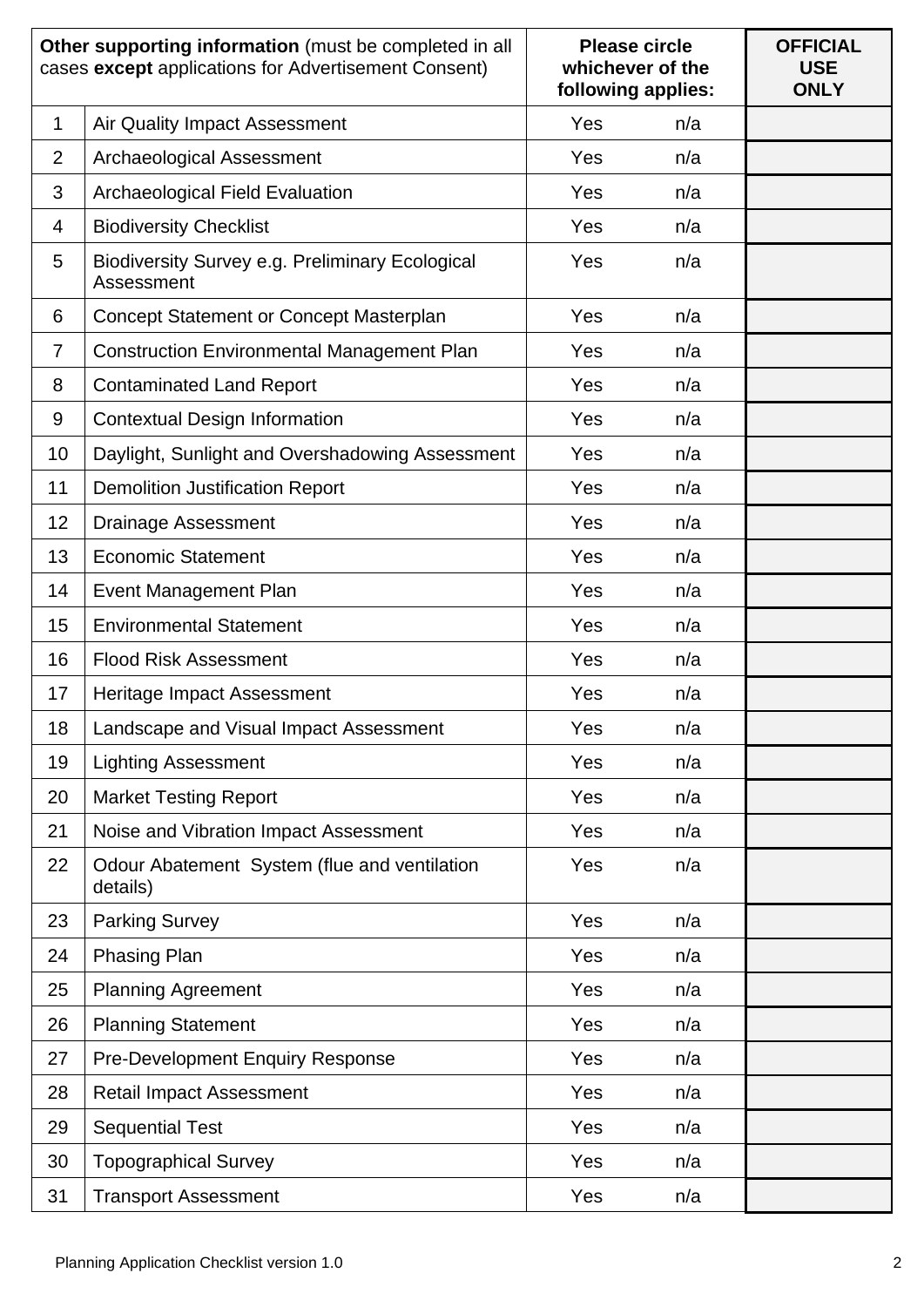| 32 | <b>Transport Assessment Form</b> | Yes | n/a |  |
|----|----------------------------------|-----|-----|--|
| 33 | <b>Travel Plan</b>               | Yes | n/a |  |
| 34 | Tree Survey                      | Yes | n/a |  |
| 35 | <b>Viability Appraisal</b>       | Yes | n/a |  |
| 36 | Waste Management Plan            | Yes | n/a |  |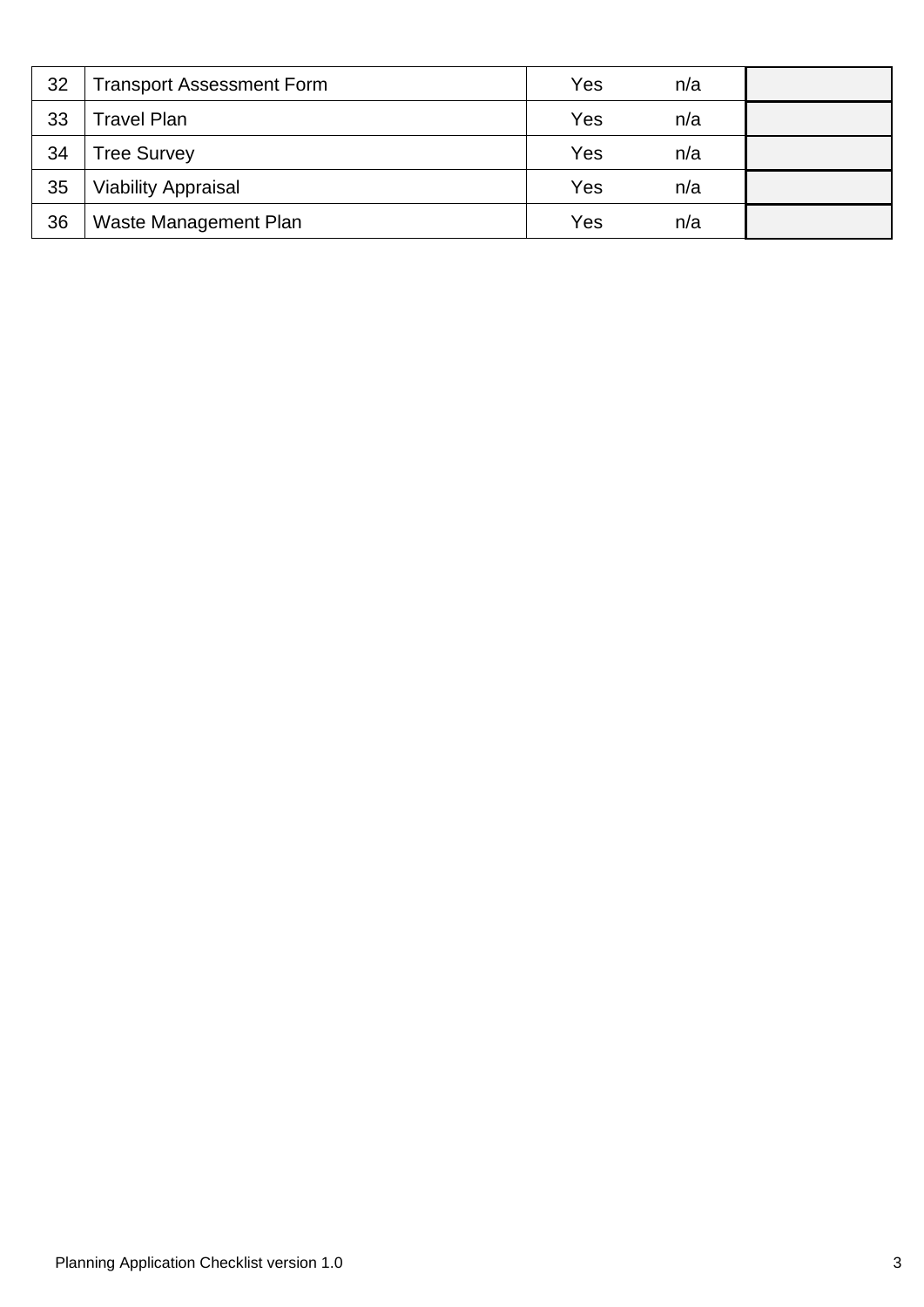# **Basic requirements**



| 1. Application Form                                                    |                                                                                                                                                        |  |
|------------------------------------------------------------------------|--------------------------------------------------------------------------------------------------------------------------------------------------------|--|
| <b>Requirement</b>                                                     | <b>Advice</b>                                                                                                                                          |  |
| All applications must be accompanied by a Planning<br>Application form | • Complete all parts of the form<br>• The name and address of the applicant must be included in                                                        |  |
| Exceptions:<br>• Confirmation of details required by a condition       | all cases, even where there is an agent<br>• Description – keep this concise and only include the aspects<br>of the proposal that requires consent     |  |
| (discharge of condition)                                               | • Forms can be found at the following website link<br>https://www.causewaycoastandglens.gov.uk/live/planning/de<br>velopment-management/planning-forms |  |

| 2. Ownership Certificate                   |                                                             |
|--------------------------------------------|-------------------------------------------------------------|
| <b>Requirement</b>                         | <b>Advice</b>                                               |
| All applications must be accompanied by an | • Complete one of Certificate A, B, C and D, as applicable  |
| <b>Ownership Certificate</b>               | • Complete all of the relevant section and sign it          |
|                                            | • Ownership Certificates form part of the application form, |
| Exceptions:                                | which can be found at the following website link            |
| • Approval of Reserved Matters             | https://www.causewaycoastandglens.gov.uk/live/planning/de   |
| • Advertisement Consent                    | velopment-management/planning-forms                         |
| • Certificate of Lawful Development        |                                                             |
| • Non-Material Change                      |                                                             |

### **3. Site Location Plan**

| Requirement                                                                                           | <b>Advice</b>                                                                                                                                                                                 |
|-------------------------------------------------------------------------------------------------------|-----------------------------------------------------------------------------------------------------------------------------------------------------------------------------------------------|
| All applications must be accompanied by a Site<br>Location Plan                                       | • Use an up-to-date map that shows surrounding properties<br>• Show the North point<br>• Outline the application using an unbroken red line to                                                |
| Exceptions:<br>• Non-Material Change to a previous permission<br>• Remove or variation of a condition | include visibility splays where appropriate<br>• Outline any other neighbouring land controlled by the<br>applicant using an unbroken blue line<br>• We recommend a scale of 1:2500 or 1:1250 |

| 4. Plans and Drawings                                                                                                      |                                                                                                                                                                                                                 |  |
|----------------------------------------------------------------------------------------------------------------------------|-----------------------------------------------------------------------------------------------------------------------------------------------------------------------------------------------------------------|--|
| <b>Requirement</b>                                                                                                         | <b>Advice</b>                                                                                                                                                                                                   |  |
| Applications must be accompanied by appropriate<br>plans and drawings to a specified scale                                 | • See guidance in the following sections of this table<br>• Applications for Demolition in a Conservation Area only<br>require existing and proposed plans for the demolition itself<br>(not any new buildings) |  |
| <b>Elevations</b><br>A technical drawing that shows the external<br>appearance of the proposal from each of its four sides | • Provide both existing and proposed elevations<br>• Provide all elevations affected by the proposal including<br>both side elevations of an extension<br>• Make sure that the elevations match the floor plans |  |
| Exceptions:<br>• Applications for change of use only (where no<br>external changes proposed)                               | • Label the orientation of the elevation (e.g. North, South,<br>East, West; or North West, North East, South East and<br>South West)<br>• We recommend a scale of $1:50$ or $1:100$                             |  |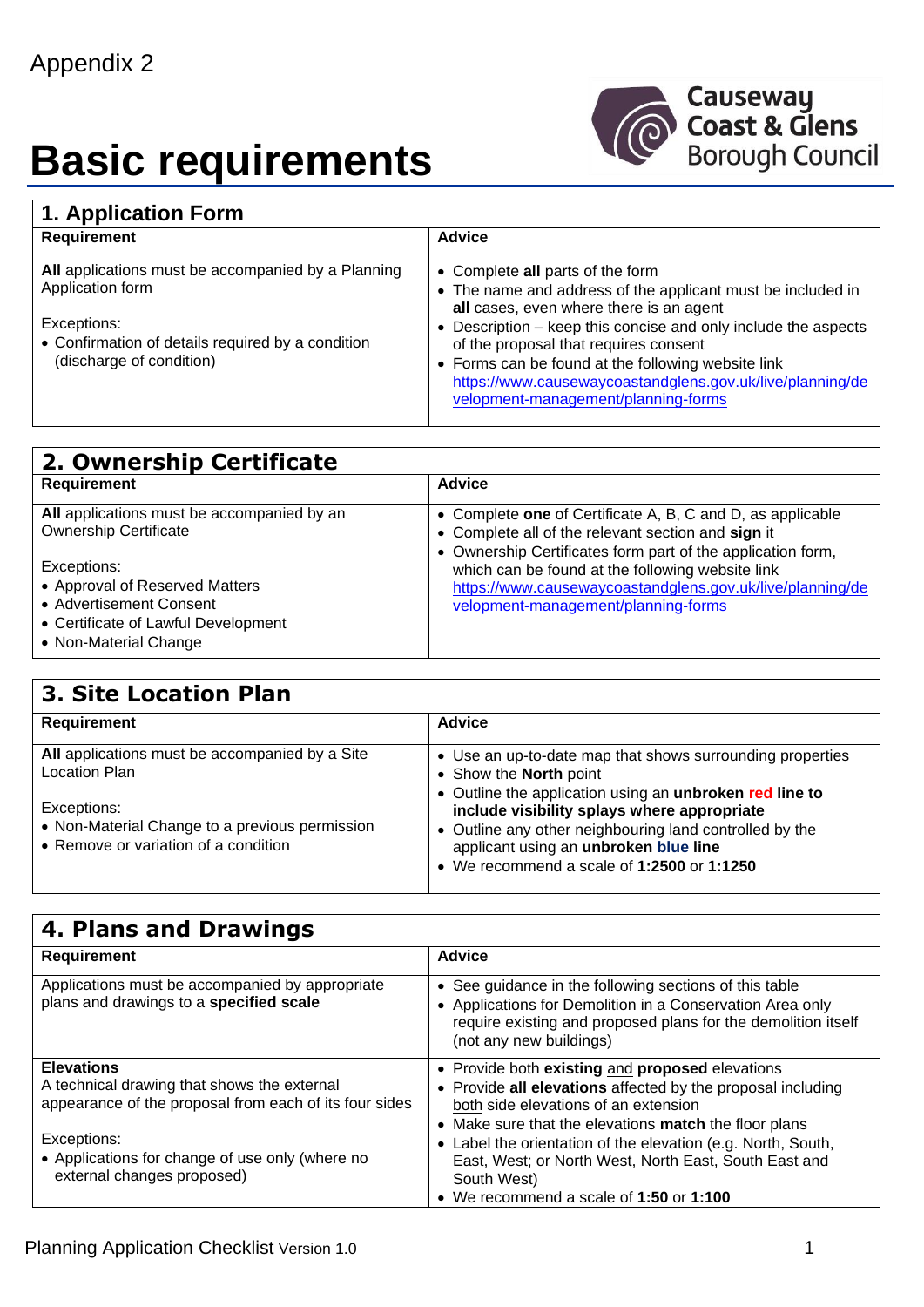| <b>Floor Plans</b><br>A technical drawing that shows the internal layout of<br>the building<br>When is it needed?<br>• All applications including proposals for a change of<br>use                                                                                                                                                                                                                                                                                     | • Provide both existing and proposed floor plans<br>• Make sure that the floor plans match the elevations<br>• Include each floor of the building/s<br>• Label the floors (e.g. basement, ground, first, second, third,<br>fourth floor etc.)<br>• We recommend a scale of 1:50 or 1:100 |
|------------------------------------------------------------------------------------------------------------------------------------------------------------------------------------------------------------------------------------------------------------------------------------------------------------------------------------------------------------------------------------------------------------------------------------------------------------------------|------------------------------------------------------------------------------------------------------------------------------------------------------------------------------------------------------------------------------------------------------------------------------------------|
| Exceptions:<br>• Applications for Advertisement Consent<br><b>Roof Plan</b>                                                                                                                                                                                                                                                                                                                                                                                            | • Provide both existing and proposed roof plans                                                                                                                                                                                                                                          |
| A technical drawing that shows the design of the roof<br>from above                                                                                                                                                                                                                                                                                                                                                                                                    | • Label as a roof plan<br>• We recommend a scale of 1:50 or 1:100                                                                                                                                                                                                                        |
| When is it needed?<br>• For complex roof designs<br>• Proposals that include a roof terrace<br>• Alterations to the roof of a Listed Building                                                                                                                                                                                                                                                                                                                          |                                                                                                                                                                                                                                                                                          |
| <b>Block Plan</b><br>A technical drawing that shows the layout of the site                                                                                                                                                                                                                                                                                                                                                                                             | • Provide both existing and proposed block plans<br>• Label existing block plan and proposed block plan<br>• Make sure the block plans matches the footprint of existing                                                                                                                 |
| When is it needed?<br>All applications that propose new development or<br>demolition.                                                                                                                                                                                                                                                                                                                                                                                  | and proposed development within the site<br>• We recommend a scale of 1:200 or 1:500                                                                                                                                                                                                     |
| <b>Levels</b><br>"Spot levels" show ground and finished floor levels on<br>a plan<br>When is it needed?<br>• For proposals that involve a change of existing<br>ground or floor levels (e.g. a raised deck, raised<br>patio, sunken terrace garden, new buildings or<br>development on a slope)                                                                                                                                                                        | • Provide both existing and proposed ground and finished<br>floor levels<br>• Levels to indicate a specified datum point<br>• Provide a good spread of levels across the site<br>• Include levels on adjacent land impacted by the proposal<br>• We recommend a scale of 1:200 or 1:500  |
| Exceptions:<br>• Where the change in ground or floor levels are clear<br>from the elevation drawings                                                                                                                                                                                                                                                                                                                                                                   |                                                                                                                                                                                                                                                                                          |
| <b>Sections</b><br>A technical drawing that shows a cut-away section of<br>the building or land                                                                                                                                                                                                                                                                                                                                                                        | • Provide both existing and proposed sections<br>• We recommend a scale of 1:50, 1:100 or 1:200<br>• Include levels on adjacent land impacted by the proposal                                                                                                                            |
| When is it needed?<br>• For proposals that involve a change of existing<br>ground or floor levels (e.g. a raised deck, raised<br>patio, sunken terrace garden, new buildings or<br>development on a slope)<br>• To demonstrate the internal cill height of a window<br>where overlooking issues are critical (e.g. a roof light<br>or high level window)<br>• Internal changes to the floor of a Listed Building or<br>alterations to a staircase in a Listed Building |                                                                                                                                                                                                                                                                                          |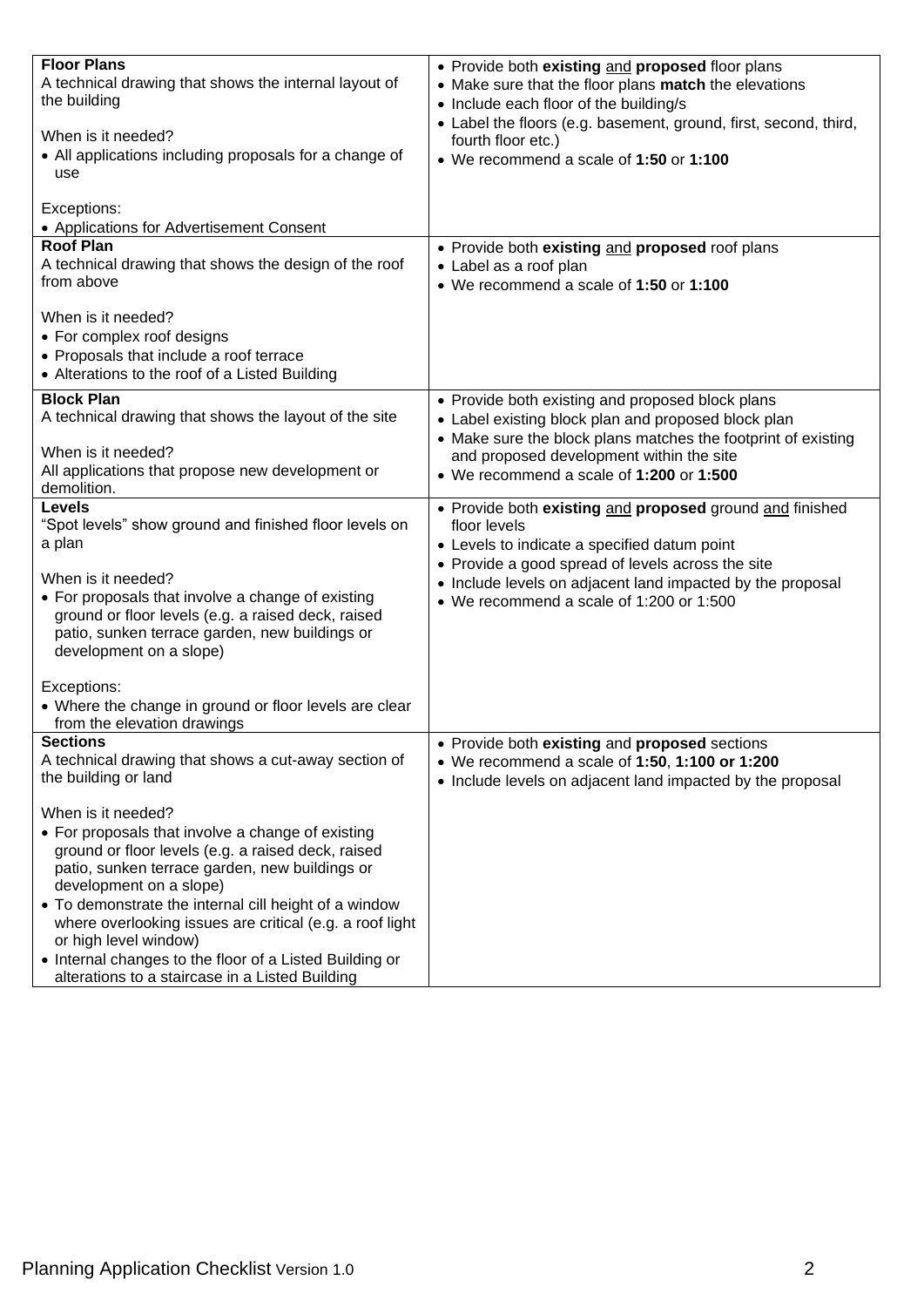| 5. Design and Access Statement                                                                                                                                                                                                                                                                                                                                                                                                                                                                                                                                                                                                                                                                                                                                                                                                                                                                                                                                                                                                                                                                                                              |                                                                                                                                                                                                                                                                                                                                                                                                                                                                                                                                                                                                                                                                                                                                                                                                                                                                                                                                                                                                                                                                                                                                                                                                                                                                                                                                                                      |
|---------------------------------------------------------------------------------------------------------------------------------------------------------------------------------------------------------------------------------------------------------------------------------------------------------------------------------------------------------------------------------------------------------------------------------------------------------------------------------------------------------------------------------------------------------------------------------------------------------------------------------------------------------------------------------------------------------------------------------------------------------------------------------------------------------------------------------------------------------------------------------------------------------------------------------------------------------------------------------------------------------------------------------------------------------------------------------------------------------------------------------------------|----------------------------------------------------------------------------------------------------------------------------------------------------------------------------------------------------------------------------------------------------------------------------------------------------------------------------------------------------------------------------------------------------------------------------------------------------------------------------------------------------------------------------------------------------------------------------------------------------------------------------------------------------------------------------------------------------------------------------------------------------------------------------------------------------------------------------------------------------------------------------------------------------------------------------------------------------------------------------------------------------------------------------------------------------------------------------------------------------------------------------------------------------------------------------------------------------------------------------------------------------------------------------------------------------------------------------------------------------------------------|
| Requirement                                                                                                                                                                                                                                                                                                                                                                                                                                                                                                                                                                                                                                                                                                                                                                                                                                                                                                                                                                                                                                                                                                                                 | <b>Advice</b>                                                                                                                                                                                                                                                                                                                                                                                                                                                                                                                                                                                                                                                                                                                                                                                                                                                                                                                                                                                                                                                                                                                                                                                                                                                                                                                                                        |
| A written statement required for certain types of<br>application that sets out:<br>• the design principles and concepts that have been<br>applied to the development; and<br>• how issues relating to access to the development<br>have been dealt with.<br>When is it needed?<br>• All proposals for Major development<br>• Where the site is within any of the following areas, all<br>proposals for one dwelling or more (including flats<br>and apartments); or where the floor space of the<br>proposed building/s is 100 sqm or greater:<br><b>Conservation Area</b><br>$\checkmark$<br>$\checkmark$<br>Area of Outstanding Natural Beauty (AONB)<br><b>World Heritage Site</b><br>$\checkmark$<br>$\checkmark$<br>Area of Townscape Character<br>• All applications for Listed Building Consent<br>Exceptions:<br>• Proposals to develop land without compliance with<br>previous conditions<br>• Engineering or mining operations<br>• Change of use (except where the new use involves<br>access by an employee or involves the provision of<br>services to the public $-$ in such case a statement is<br>required on access only) | • The Design & Access Statement must:<br>$\checkmark$ explain the design principles and concepts that have<br>been applied to the development;<br>$\checkmark$ demonstrate the steps taken to appraise the context of<br>the development and how the design of the development<br>takes that context into account;<br>$\checkmark$ explain the policy or approach adopted as to access, and<br>in particular, how-<br>policies relating to access to, from and within the<br>development have been taken into account,<br>policies relating to access in the local development<br>٠<br>plan have been taken into account, and<br>any specific issues which might affect access to the<br>٠<br>development for disabled people have been<br>addressed;<br>describe how features which ensure access to the<br>$\checkmark$<br>development for disabled people will be maintained;<br>state what, if any, consultation has been undertaken on<br>$\checkmark$<br>issues relating to access to the development and what<br>account has been taken of the outcome of any such<br>consultation;<br>$\checkmark$<br>explain how any specific issues which might affect<br>access to the development have been addressed; and<br>explain the design principles and concepts that have<br>$\checkmark$<br>been applied to take into account environmental<br>sustainability. |
| • Waste development<br>Further advice: Development Practice Note 12:<br><b>Design and Access Statements</b>                                                                                                                                                                                                                                                                                                                                                                                                                                                                                                                                                                                                                                                                                                                                                                                                                                                                                                                                                                                                                                 | Why is it needed?<br>• To enable the Council to assess the design and access<br>impacts of proposals of a certain scale or within a designated<br>area<br>To comply with Sections 40(3) an 86(2) of the Planning Act<br>(Northern Ireland) 2011; and Article 3(3)(f) and 6 of the<br>Planning (General Development Procedure) Order (Northern<br>Ireland) 2015                                                                                                                                                                                                                                                                                                                                                                                                                                                                                                                                                                                                                                                                                                                                                                                                                                                                                                                                                                                                       |

### **6. Pre-application Community Consultation Report**

| <b>Requirement</b>                                                        | <b>Advice</b>                                                                                   |
|---------------------------------------------------------------------------|-------------------------------------------------------------------------------------------------|
| All Major Planning Applications                                           | • The report should include the following details:                                              |
| A report that confirms that pre-application community                     | $\checkmark$ Details of any community or residents' steering group(s)                           |
| consultation has taken place in line with the statutory                   | established:                                                                                    |
| minimum requirements and any other requirements set                       | $\checkmark$ what consultation was undertaken, when and with whom;                              |
| out in the Council's response to the "Prior Application"<br>Notice" (PAN) | dates, venues and numbers attended for all consultation<br>$\checkmark$<br>events and meetings; |
|                                                                           | $\checkmark$ details of how public events were made as accessible as                            |
| When is it needed?                                                        | possible to all members of the community;                                                       |
| • All applications for <b>Major</b> development                           | $\checkmark$ evidence of the consultation, e.g. dates and copies of                             |
|                                                                           | advertisements, reference to material made available at                                         |
| Why is it needed?                                                         | events, minutes of meetings, samples of letters / leaflets                                      |
| • To ensure that there has been appropriate pre-                          | if applicable;                                                                                  |
| application engagement with communities before the                        | $\checkmark$ the comments made by the general public and those                                  |
| application is made                                                       | consulted:                                                                                      |
| • To comply with Sections 27 and 28 of the Planning                       | $\checkmark$ whether and how these comments have been taken into                                |
| Act (Northern Ireland) 2011; Article 3(3)(e) of the                       | account in the development proposals;                                                           |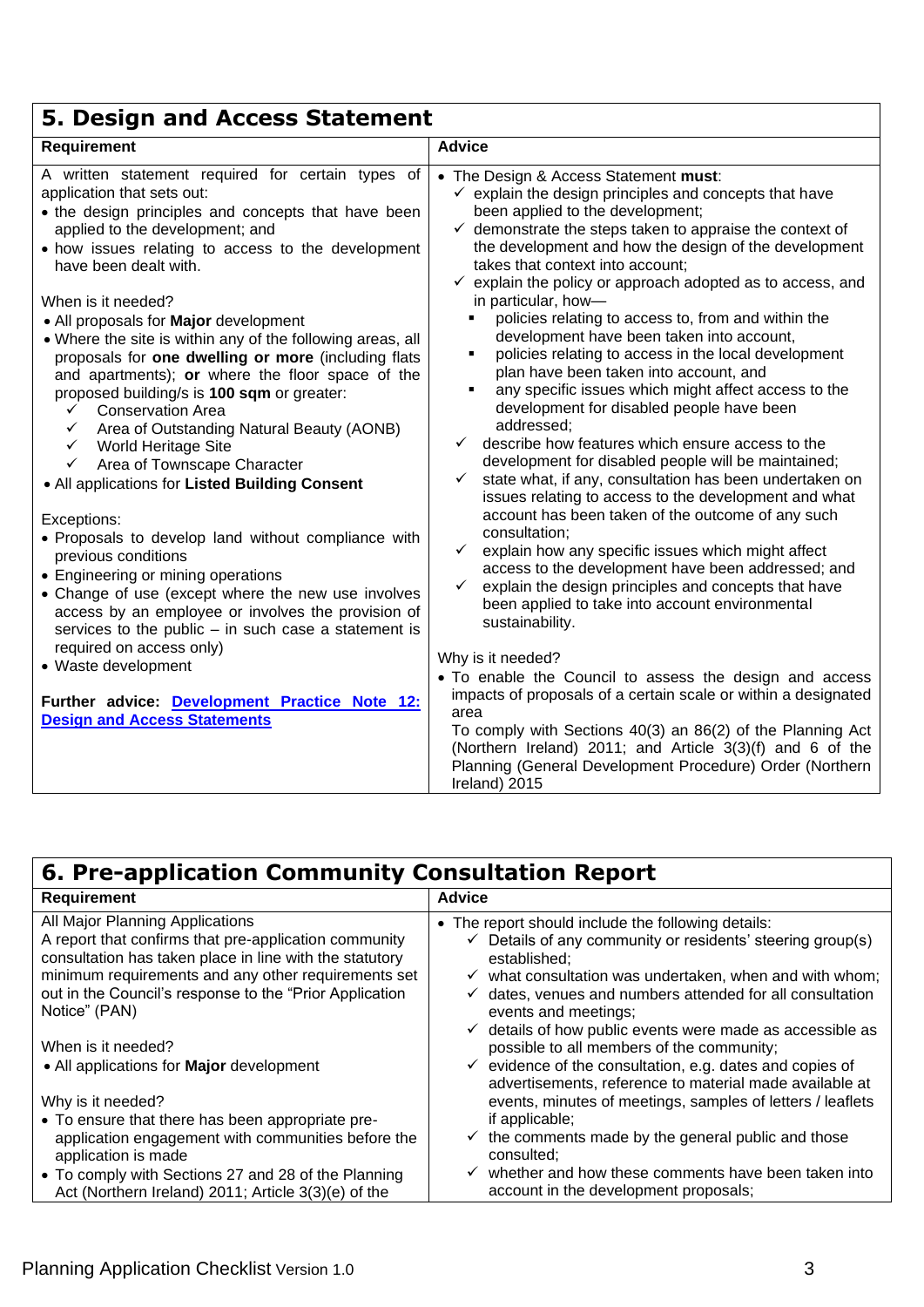| Planning (General Development Procedure) Order<br>(Northern Ireland) 2015 | summary of the main issues/comments raised through<br>the consultation and how they have been responded to;<br>$\checkmark$ details of any amendments to the proposal as a result of<br>the consultation; and<br>$\checkmark$ details of any existing liaison arrangements, agreements<br>with the local community or monitoring that is proposed<br>during the construction and operational phases.<br>• Further guidance can be found in Development Management<br>Practice Note 10, at the following link:<br>https://www.planningni.gov.uk/index/advice/practice-<br>notes/dm protice note 10 pacc-2.pdf |
|---------------------------------------------------------------------------|--------------------------------------------------------------------------------------------------------------------------------------------------------------------------------------------------------------------------------------------------------------------------------------------------------------------------------------------------------------------------------------------------------------------------------------------------------------------------------------------------------------------------------------------------------------------------------------------------------------|
|---------------------------------------------------------------------------|--------------------------------------------------------------------------------------------------------------------------------------------------------------------------------------------------------------------------------------------------------------------------------------------------------------------------------------------------------------------------------------------------------------------------------------------------------------------------------------------------------------------------------------------------------------------------------------------------------------|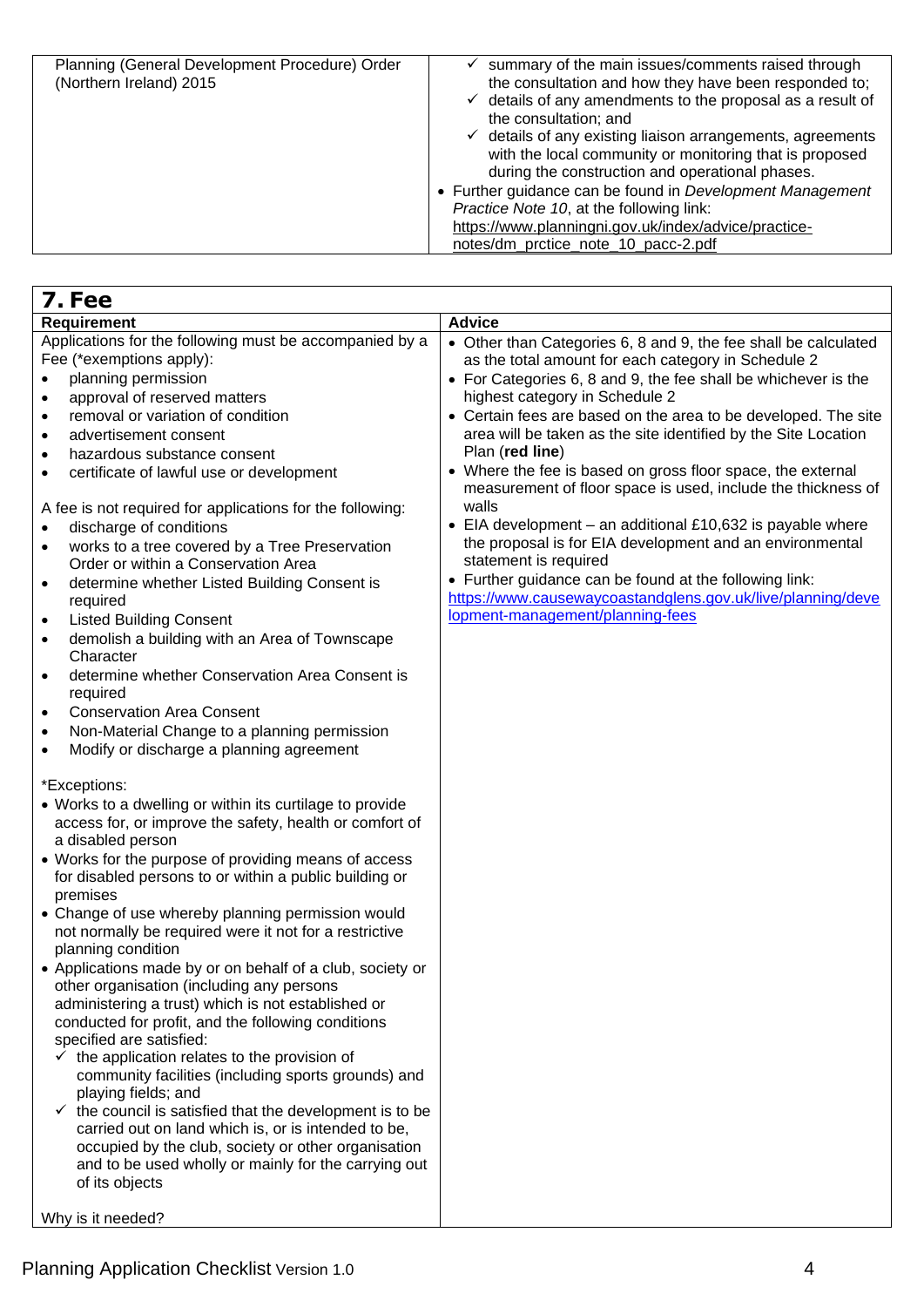| • To comply with Article $3(3)(i)$ of the Planning (General<br>Development Procedure) Order (Northern Ireland)<br>2015; and the Planning (Fees) Regulations (Northern<br>Ireland) $2015$ ; |  |
|--------------------------------------------------------------------------------------------------------------------------------------------------------------------------------------------|--|
| • To support the Council's administrative costs for<br>dealing with the application                                                                                                        |  |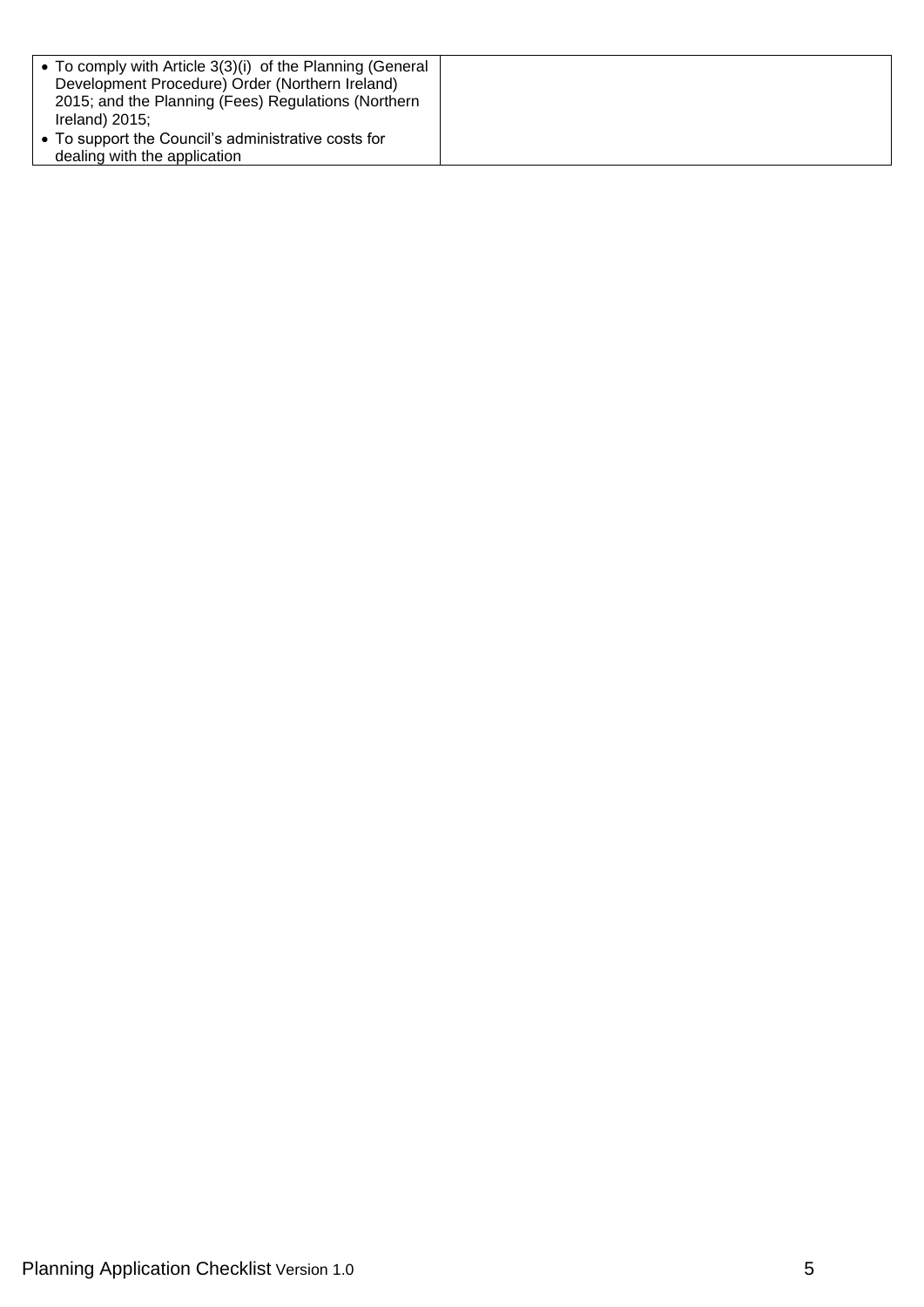## **Basic Requirements (by Application Type)**

The following table indicates basic information requirements according to type of application

| <b>Application Type</b>                             | <b>Required Information</b>                                            |
|-----------------------------------------------------|------------------------------------------------------------------------|
| <b>Full Planning Permission</b>                     | <b>Application Form</b><br>$\bullet$                                   |
|                                                     | <b>Ownership Certificate</b>                                           |
|                                                     | Fee<br>$\bullet$                                                       |
|                                                     | Site location plan                                                     |
|                                                     | Plans and drawings<br>$\bullet$                                        |
|                                                     | Design and Access Statement*                                           |
|                                                     | Pre-Application Community Consultation Report*                         |
| <b>Outline Planning Permission</b>                  | • Application Form                                                     |
|                                                     | <b>Ownership Certificate</b>                                           |
|                                                     | Fee<br>$\bullet$                                                       |
|                                                     | Site location plan                                                     |
|                                                     | Plans and drawings<br>$\bullet$                                        |
|                                                     | Design and Access Statement*                                           |
|                                                     | Pre-Application Community Consultation Report*                         |
| <b>Approval of Reserved Matters</b>                 | <b>Application Form</b><br>$\bullet$                                   |
|                                                     | Fee<br>$\bullet$                                                       |
| Variation or removal of a condition                 | Plans and drawings<br>$\bullet$                                        |
|                                                     | <b>Application Form</b><br>$\bullet$<br><b>Ownership Certificate</b>   |
|                                                     | Fee                                                                    |
| <b>Advertisement Consent</b>                        | <b>Application Form</b><br>$\bullet$                                   |
|                                                     | Fee<br>$\bullet$                                                       |
|                                                     | Site location plan                                                     |
|                                                     | Plans and drawings                                                     |
| <b>Listed Building Consent</b>                      | <b>Application Form</b><br>$\bullet$                                   |
|                                                     | <b>Ownership Certificate</b><br>$\bullet$                              |
|                                                     | Site location plan<br>$\bullet$                                        |
|                                                     | Plans and drawings<br>$\bullet$                                        |
|                                                     | Design & Access Statement<br>$\bullet$                                 |
| <b>Conservation Area Consent (Demolition)</b>       | <b>Application Form</b><br>$\bullet$                                   |
|                                                     | <b>Ownership Certificate</b><br>$\bullet$                              |
|                                                     | Site location plan<br>٠                                                |
|                                                     | Plans and drawings<br>٠                                                |
| <b>Certificate of Lawful Development (Existing)</b> | <b>Application Form</b><br>$\bullet$                                   |
|                                                     | Fee<br>$\bullet$                                                       |
|                                                     | Site Location Plan<br>$\bullet$                                        |
|                                                     | Plans and drawings (if applicable)                                     |
| <b>Certificate of Lawful Development (Proposed)</b> | <b>Application Form</b><br>$\bullet$                                   |
|                                                     | Fee<br>٠                                                               |
| <b>Prior Application Notice (PAN)</b>               | Plans and drawings (if applicable)<br>٠<br><b>Application Form</b>     |
|                                                     | $\bullet$<br>Site Location Plan<br>٠                                   |
| Confirmation of details required by a condition     | Covering letter or email (please include the application<br>$\bullet$  |
| (discharge of condition)                            | reference number and the condition number/s you seek                   |
|                                                     | confirmation of details for                                            |
|                                                     | Plans and drawings, sample materials etc. (if applicable)<br>$\bullet$ |
| <b>Non-Material Change</b>                          | <b>Application Form</b><br>$\bullet$                                   |
|                                                     | Covering letter or email (please describe the proposed<br>$\bullet$    |
|                                                     | changes and why you are making them. The proposed                      |
|                                                     | changes should be annotated on the plans/drawings)                     |
|                                                     | Plans and drawings (if applicable)                                     |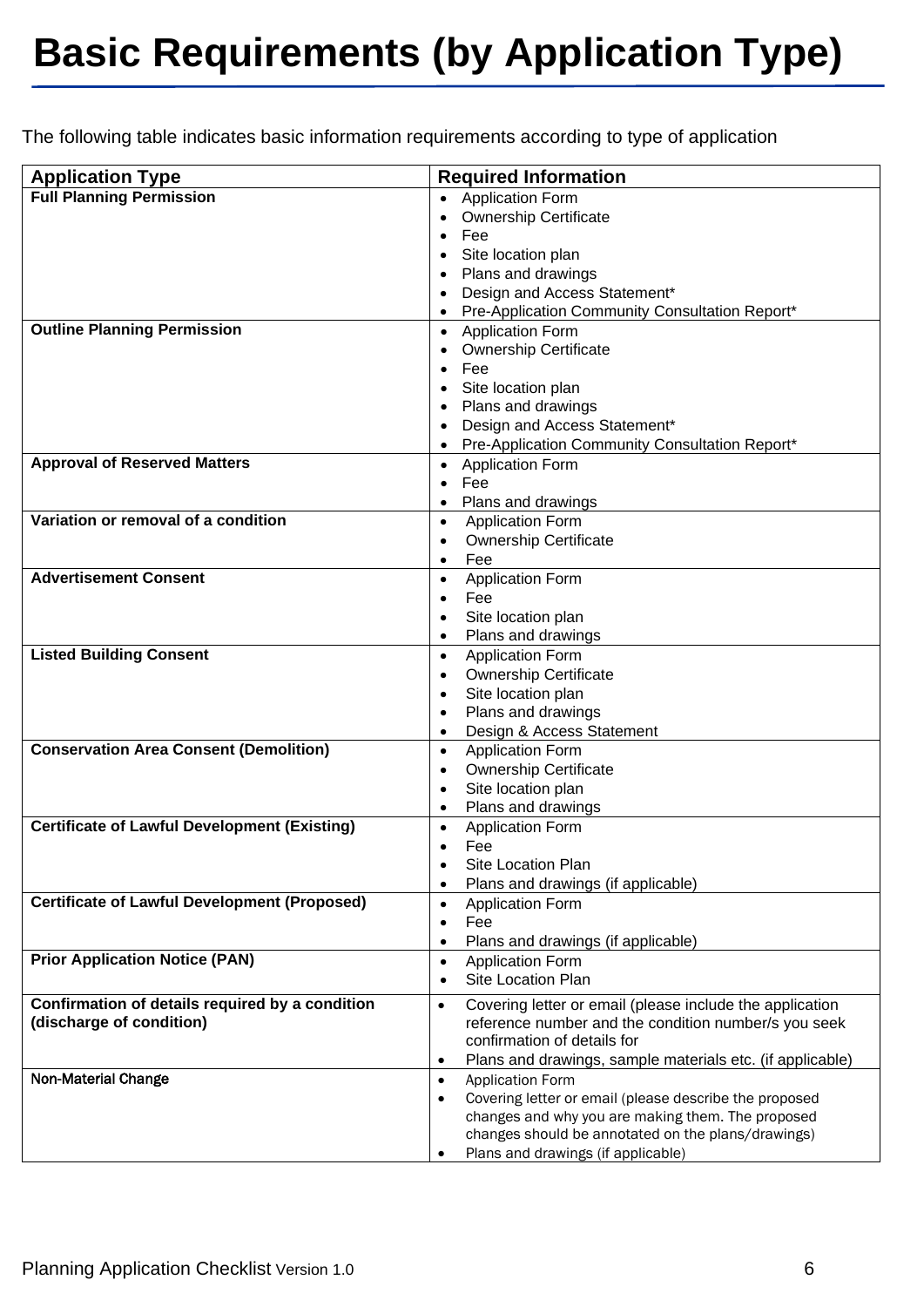## **Other supporting information**



| 1. Air Quality                                   | AQIA is a process for determining the significance of the impact of new development on ambient                                                                                                                                                                                                                                                                                                                                                                                                                                                                                                                                                                                |
|--------------------------------------------------|-------------------------------------------------------------------------------------------------------------------------------------------------------------------------------------------------------------------------------------------------------------------------------------------------------------------------------------------------------------------------------------------------------------------------------------------------------------------------------------------------------------------------------------------------------------------------------------------------------------------------------------------------------------------------------|
| <b>Impact</b>                                    | air quality, or determining the significance of the impact of local ambient air quality on new                                                                                                                                                                                                                                                                                                                                                                                                                                                                                                                                                                                |
| <b>Assessment</b>                                | development. These impacts need to be quantified and evaluated in the context of existing air<br>quality, air quality objectives or limits.                                                                                                                                                                                                                                                                                                                                                                                                                                                                                                                                   |
| (AQIA)                                           |                                                                                                                                                                                                                                                                                                                                                                                                                                                                                                                                                                                                                                                                               |
|                                                  | When is it required?                                                                                                                                                                                                                                                                                                                                                                                                                                                                                                                                                                                                                                                          |
| <b>Policy</b><br><b>SPPS Para.</b>               | An AQIA may be required if a proposed development:                                                                                                                                                                                                                                                                                                                                                                                                                                                                                                                                                                                                                            |
| $4.11 - 4.12$                                    | is to be located in an existing area of poor air quality such as in the case of a residential<br>$\overline{\phantom{0}}$<br>development;                                                                                                                                                                                                                                                                                                                                                                                                                                                                                                                                     |
|                                                  | will cause a significant increase in road traffic flows or changes the proximity to receptors, e.g.<br>$\overline{\phantom{a}}$<br>car parks, realigned roads, junctions etc;                                                                                                                                                                                                                                                                                                                                                                                                                                                                                                 |
|                                                  | introduces one or more substantial combustion processes, e.g. centralised boilers, CHP plant<br>or biomass, where there is a risk of impact at relevant receptors;                                                                                                                                                                                                                                                                                                                                                                                                                                                                                                            |
|                                                  | gives rise to potentially unacceptable air pollution impacts (such as dust) at nearby sensitive<br>$\overline{a}$<br>locations e.g. livestock installations, during demolition or construction processes.                                                                                                                                                                                                                                                                                                                                                                                                                                                                     |
|                                                  | <b>Guidance</b>                                                                                                                                                                                                                                                                                                                                                                                                                                                                                                                                                                                                                                                               |
|                                                  | In determining whether new development requires an AQIA, we will refer to best practice guidance<br>such as Environmental Protection UK and the Institute of Air Quality Management, Land-use<br>Planning & Development Control: Planning For Air Quality (January 2017) and https://www.daera-<br>ni.gov.uk/articles/development-may-have-effect-air-quality                                                                                                                                                                                                                                                                                                                 |
|                                                  | Where an AQIA is required, it should be undertaken with reference to the Government's local air<br>guality management technical guidance (LAQM.TG (16)) and associated air quality screening and<br>assessment tools. The AQIA may take the form of either a simple or detailed assessment but it<br>must be sufficient to determine the significance of air quality impacts.                                                                                                                                                                                                                                                                                                 |
|                                                  | Where the AQIA predicts that new development may give rise to, or experience a significant air<br>quality impact, the assessment should set out the measures to avoid, reduce and, where<br>appropriate, offset the impact.                                                                                                                                                                                                                                                                                                                                                                                                                                                   |
|                                                  | All information about current pollution levels, Air Quality Management Areas (AQMAs) and the<br>Council's air quality reports can be found at: www.airqualityni.co.uk                                                                                                                                                                                                                                                                                                                                                                                                                                                                                                         |
| 2.<br>Archaeological<br><b>Assessment</b>        | An archaeological assessment normally entails a desk based study, by a qualified archaeologist,<br>of existing information including records of previous discoveries, historic maps or geophysical<br>surveys.                                                                                                                                                                                                                                                                                                                                                                                                                                                                |
| <b>Policy</b><br><b>SPPS</b><br>PPS <sub>6</sub> | When is it required?<br>Policy BH3 of PPS 6 Planning, Archaeology and the Built Heritage requires developers to provide<br>an archaeological assessment where the impact of a development proposal on important<br>archaeological remains is unclear, or the relative importance of such remains is uncertain.                                                                                                                                                                                                                                                                                                                                                                |
|                                                  | <b>Guidance</b><br>Prospective developers need to take into account archaeological considerations and should deal<br>with them from the beginning of the development management process. The needs of archaeology<br>and development can often be reconciled, and potential conflict avoided or much reduced, if<br>applicants discuss their proposals early. The first step is for applicants to consult the Department<br>for Communities' Historic environment map viewer for known archaeological sites and monuments.<br>Further advice on archaeological requirements can be found on the Department for Communities'<br>website and its Historic Environment Division. |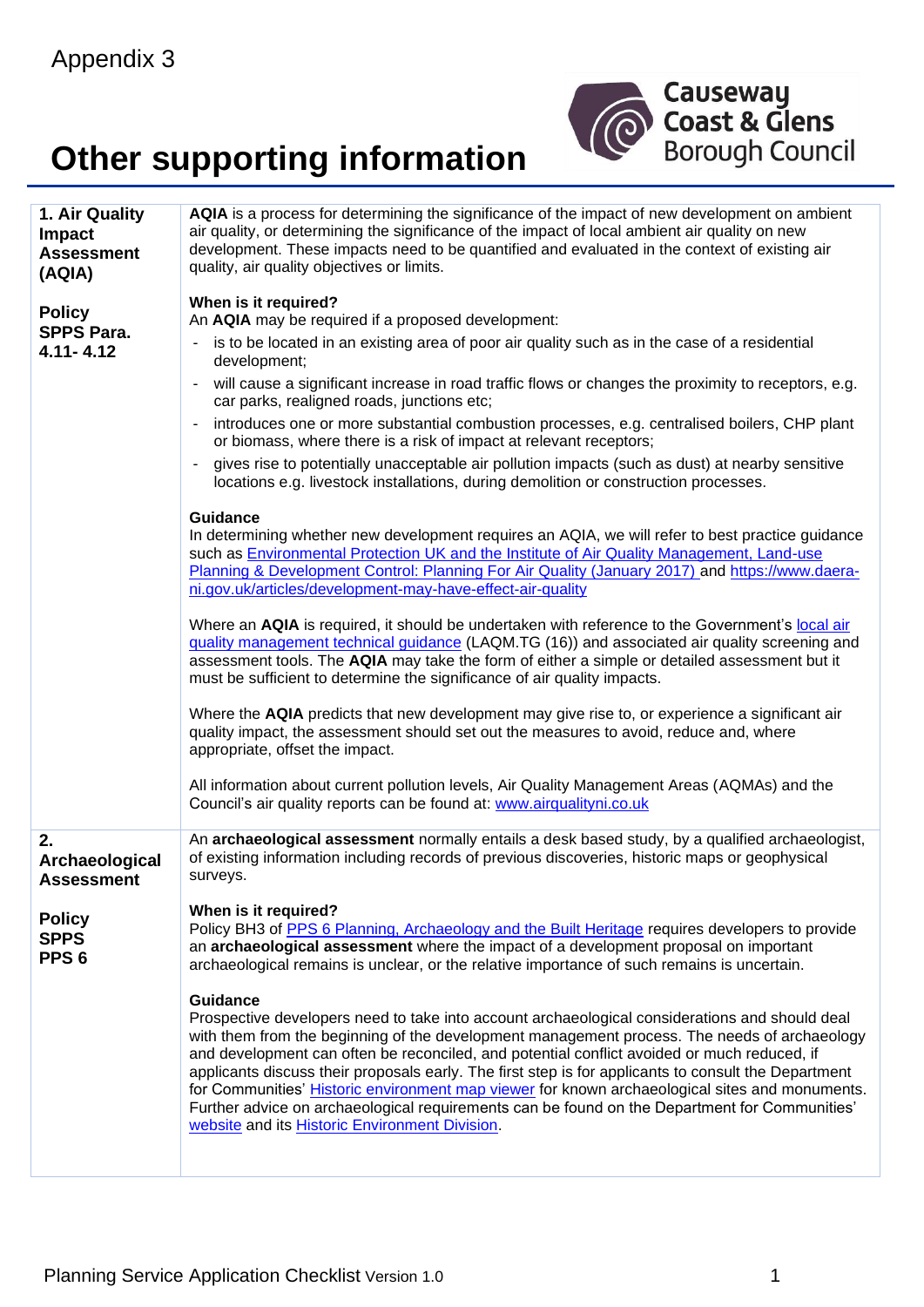| 3.<br>Archaeological<br><b>Field Evaluation</b><br><b>Policy</b><br><b>SPPS</b><br>PPS <sub>6</sub> | An archaeological field evaluation involves ground surveys and limited and targeted licensed<br>excavation which is quite distinct from full archaeological excavation. Evaluations of this kind help<br>to define the importance, character and extent of the archaeological remains that may exist in the<br>area of a proposed development, and thus indicate the weight which should be attached to their<br>preservation. They may also provide information useful for identifying potential options for<br>minimising or avoiding damage.<br>When is it required?<br>Policy BH 3 of PPS6 Planning, Archaeology and the Built Heritage requires developers to provide<br>an archaeological field evaluation where the impact of a development proposal on important<br>archaeological remains is unclear, or the relative importance of such remains is uncertain.<br><b>Guidance</b><br>Prospective developers need to take into account archaeological considerations and should deal<br>with them from the beginning of the development management process. The needs of<br>archaeology and development can often be reconciled, and potential conflict avoided or much<br>reduced, if applicants discuss their proposals early. The first step is for applicants to consult the<br>Department for Communities' Historic environment map viewer for known archaeological sites and<br>monuments. Further advice on archaeological requirements can be found on the Department for<br>Communities' website and its Historic Environment Division. |
|-----------------------------------------------------------------------------------------------------|----------------------------------------------------------------------------------------------------------------------------------------------------------------------------------------------------------------------------------------------------------------------------------------------------------------------------------------------------------------------------------------------------------------------------------------------------------------------------------------------------------------------------------------------------------------------------------------------------------------------------------------------------------------------------------------------------------------------------------------------------------------------------------------------------------------------------------------------------------------------------------------------------------------------------------------------------------------------------------------------------------------------------------------------------------------------------------------------------------------------------------------------------------------------------------------------------------------------------------------------------------------------------------------------------------------------------------------------------------------------------------------------------------------------------------------------------------------------------------------------------------------------------------------------------------|
| 4. Biodiversity<br><b>Checklist</b>                                                                 | The Biodiversity Checklist is a 'step by step' tool which should be used by applicants to help<br>identify if a development proposal is likely to adversely affect any biodiversity and natural heritage<br>interests and whether further ecological assessments/surveys are required.                                                                                                                                                                                                                                                                                                                                                                                                                                                                                                                                                                                                                                                                                                                                                                                                                                                                                                                                                                                                                                                                                                                                                                                                                                                                   |
| <b>Policy</b><br><b>SPPS Par. 6.168-</b><br>198<br>PPS <sub>2</sub>                                 | When is it required?<br>The Biodiversity Checklist should be used for all applications where another biodiversity or<br>ecological survey has not already been completed.<br><b>Guidance</b><br>The Biodiversity Checklist can be found on the Department of Agriculture, Environment and<br>Rural Affairs website. The Department also provides standing advice on the development of land<br>that may affect natural heritage assets<br>In establishing whether a biodiversity survey is needed, the applicant or agent is advised to seek<br>independent advice from an ecologist or suitably qualified person.                                                                                                                                                                                                                                                                                                                                                                                                                                                                                                                                                                                                                                                                                                                                                                                                                                                                                                                                       |
| 5. Biodiversity<br><b>Survey</b>                                                                    | A Biodiversity Survey (or ecological or wildlife survey) assesses the specific impacts of<br>development proposals on natural heritage, including designated sites and priority habitats; and<br>protected and priority species.                                                                                                                                                                                                                                                                                                                                                                                                                                                                                                                                                                                                                                                                                                                                                                                                                                                                                                                                                                                                                                                                                                                                                                                                                                                                                                                         |
| <b>Policy</b><br><b>SPPS Par. 6.168-</b><br>198<br>PPS <sub>2</sub>                                 | When is it required?<br>A Biodiversity Survey is required where:<br>the need for a survey is identified as part of the completion of the <b>Biodiversity Checklist</b> (see<br>above)<br>the proposal would impact or have the potential to impact on natural heritage, including<br>$\blacksquare$<br>designated sites and priority habitats; or protected and priority species.<br><b>Guidance</b><br>Standing advice on the development of land that may affect natural heritage assets can be found<br>on the Department of Agriculture, Environment and Rural Affairs website<br>In establishing whether a biodiversity survey is needed, the applicant or agent is advised to seek<br>independent advice from an ecologist or suitably qualified person.                                                                                                                                                                                                                                                                                                                                                                                                                                                                                                                                                                                                                                                                                                                                                                                           |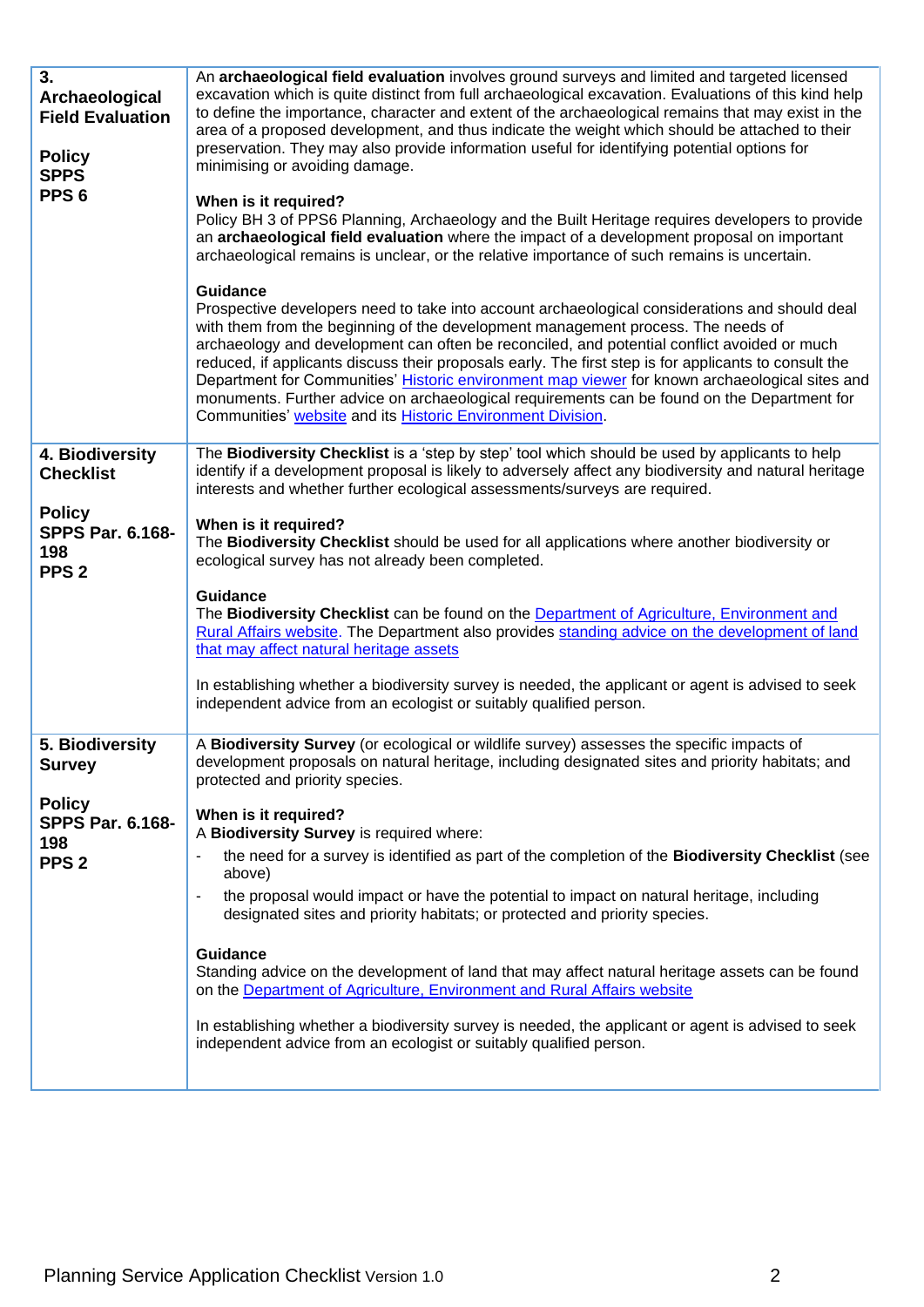| 6. Concept<br><b>Statement or</b><br><b>Concept</b> | A Design Concept Statement demonstrates how a proposed residential scheme has taken<br>account of the main features of the site and its context and how it will meet the criteria set out in<br>Policy QD1, thereby contributing to the promotion of a quality residential environment.                                                                                                                                                                                                                                                                                                                                                              |
|-----------------------------------------------------|------------------------------------------------------------------------------------------------------------------------------------------------------------------------------------------------------------------------------------------------------------------------------------------------------------------------------------------------------------------------------------------------------------------------------------------------------------------------------------------------------------------------------------------------------------------------------------------------------------------------------------------------------|
| <b>Masterplan</b><br><b>Policy</b><br>PPS 7 QD2     | Where a Concept Masterplan is required, this will need to indicate in graphic form a scheme for<br>the comprehensive development of the whole area, and include a written statement, detailed<br>appraisals, sketches, plans and other illustrative materials to address all of the relevant matters<br>set out in this Statement and its associated supplementary planning guidance. The Concept<br>Masterplan should also clearly demonstrate how it is intended to implement the scheme.                                                                                                                                                          |
|                                                     | A Design Concept Statement demonstrates how a proposed residential scheme has taken<br>account of the main features of the site and its context and how it will meet the criteria set out in<br>Policy QD1, thereby contributing to the promotion of a quality residential environment.                                                                                                                                                                                                                                                                                                                                                              |
|                                                     | Where a Concept Masterplan is required, this will need to indicate in graphic form a scheme for<br>the comprehensive development of the whole area, and include a written statement, detailed<br>appraisals, sketches, plans and other illustrative materials to address all of the relevant matters<br>set out in this Statement and its associated supplementary planning guidance. The Concept<br>Masterplan should also clearly demonstrate how it is intended to implement the scheme.                                                                                                                                                          |
|                                                     | When is it required?                                                                                                                                                                                                                                                                                                                                                                                                                                                                                                                                                                                                                                 |
|                                                     | A Design Concept Statement is required to support:<br>all applications for residential development                                                                                                                                                                                                                                                                                                                                                                                                                                                                                                                                                   |
|                                                     |                                                                                                                                                                                                                                                                                                                                                                                                                                                                                                                                                                                                                                                      |
|                                                     | A Concept Master Plan will be required for planning applications involving:                                                                                                                                                                                                                                                                                                                                                                                                                                                                                                                                                                          |
|                                                     | 300 dwellings or more; or<br>the development, in part or full, of sites of 15 hectares or more zoned for housing in<br>$\blacksquare$                                                                                                                                                                                                                                                                                                                                                                                                                                                                                                                |
|                                                     | development plans; or                                                                                                                                                                                                                                                                                                                                                                                                                                                                                                                                                                                                                                |
|                                                     | housing development on any other site of 15 hectares or more.                                                                                                                                                                                                                                                                                                                                                                                                                                                                                                                                                                                        |
|                                                     | In the case of proposals for the partial development of a site zoned for housing the Concept<br>Master Plan will be expected to demonstrate how the comprehensive planning of the entire zoned<br>area is to be undertaken.                                                                                                                                                                                                                                                                                                                                                                                                                          |
|                                                     | <b>Guidance</b><br>The Design Concept Statement should outline in writing the overall design concept and<br>objectives for the site and include an indicative concept plan, based on the appraisal of the site<br>and its context. The amount of information and level of detail required will depend on the nature.<br>scale and location of the proposed development. Where necessary the Statement should also<br>address any local design considerations identified in Development Plans or Supplementary<br>Planning Guidance and provide information on any improvements to infrastructure required to<br>facilitate the proposed development. |
|                                                     | For a large scheme or a site in a sensitive location, such as a Conservation Area, Area of<br>Townscape Character or Area of Outstanding Natural Beauty, the type of information and detail<br>required for the Design Concept Statement will include some or all of the detail highlighted at Para<br>4.46 of PPS 7.                                                                                                                                                                                                                                                                                                                                |
|                                                     | For small housing schemes outside sensitive locations, involving the development of a site of up to<br>0.25 of a hectare or 5 dwellings or less, a short written statement and a diagrammatic layout will<br>generally suffice.                                                                                                                                                                                                                                                                                                                                                                                                                      |
|                                                     | Further guidance is contained within Policy QD 2 of PPS 7 Quality Residential Development.                                                                                                                                                                                                                                                                                                                                                                                                                                                                                                                                                           |
| 7. Construction<br><b>Environmental</b>             | A Construction Environmental Management Plan is a plan developed to avoid, minimise or<br>mitigate any construction effects on the environment.                                                                                                                                                                                                                                                                                                                                                                                                                                                                                                      |
| <b>Management</b>                                   | When is it required?                                                                                                                                                                                                                                                                                                                                                                                                                                                                                                                                                                                                                                 |
| Plan<br>(CEMP)                                      | A Construction Management Plan is required to support applications for Major development in                                                                                                                                                                                                                                                                                                                                                                                                                                                                                                                                                          |
|                                                     | sensitive coastal and harbour areas, within or in close proximity to protected designated sites such<br>as Special Protection Areas (SPA), RAMSAR sites and Areas of Special Scientific Interest (ASSI).                                                                                                                                                                                                                                                                                                                                                                                                                                             |
| <b>Policy</b>                                       |                                                                                                                                                                                                                                                                                                                                                                                                                                                                                                                                                                                                                                                      |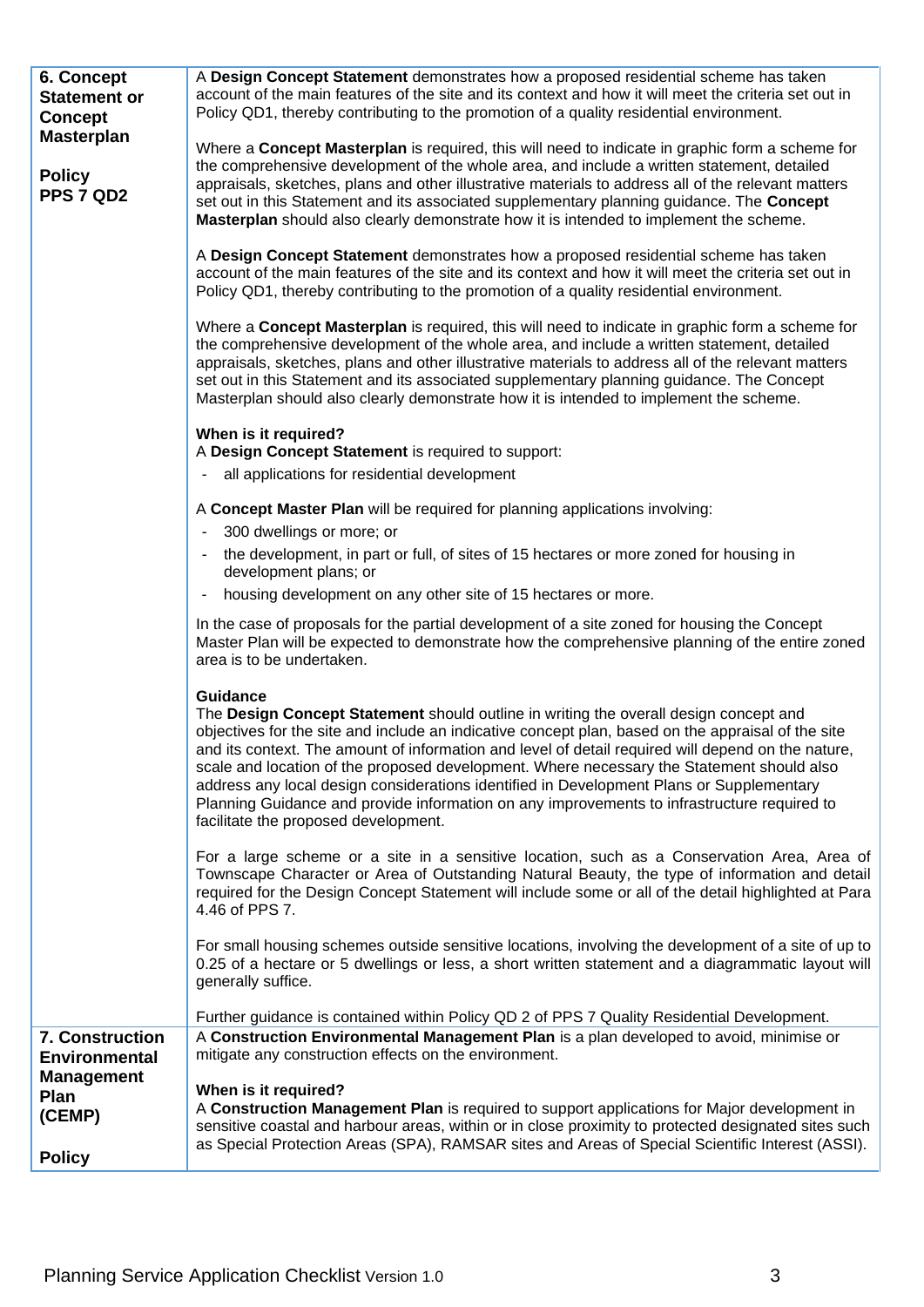| <b>SPPS</b><br>Para. 4.11-4.12<br>PPS <sub>2</sub> | <b>Guidance</b><br>The Construction Management Plan should generally include:                                                                                                                                                                                                                                                                                                                                                                                                                                                                                                                                       |
|----------------------------------------------------|---------------------------------------------------------------------------------------------------------------------------------------------------------------------------------------------------------------------------------------------------------------------------------------------------------------------------------------------------------------------------------------------------------------------------------------------------------------------------------------------------------------------------------------------------------------------------------------------------------------------|
|                                                    | details of all proposed excavations and construction;<br>-                                                                                                                                                                                                                                                                                                                                                                                                                                                                                                                                                          |
|                                                    | details of all areas to be used for the storage of substrate/spoil including a suitable buffer<br>٠<br>between location for storage of excavated spoil and construction materials and any<br>watercourses or surface drain present on site or adjacent to site;                                                                                                                                                                                                                                                                                                                                                     |
|                                                    | details of the pollution prevention measures to be employed during construction and<br>$\blacksquare$<br>operation;                                                                                                                                                                                                                                                                                                                                                                                                                                                                                                 |
|                                                    | detailed drawing plans, demonstrating a suitable buffer between locations for refueling,<br>$\blacksquare$<br>storage of oil/fuel, concrete mixing and washing areas and any watercourses or surface drain<br>present on site or adjacent to the site; and                                                                                                                                                                                                                                                                                                                                                          |
|                                                    | a proposed storm drainage plan designed to the principles of Sustainable Drainage Systems<br>$\blacksquare$<br>(SuDS) in order to minimise the polluting effects of storm water on waterways. Construction of<br>SuDS should comply with the design and construction standards as set out in The SuDS<br>Manual - Construction Industry Research and Information Association (CIRIA) Report C753<br>(2015).                                                                                                                                                                                                         |
|                                                    | Guidance on the content of Construction Environmental Management Plans is available on the<br>Department for Agriculture, Environment and Rural Affairs website.                                                                                                                                                                                                                                                                                                                                                                                                                                                    |
| 8. Contaminated<br><b>Land Report</b>              | A Contamination Land Report assesses the suitability of contaminated land for new<br>development. It sets out the nature of contaminants, the level of risk to future occupants, users of<br>land or environment, and mitigation measures to reduce any risks to an acceptable level.                                                                                                                                                                                                                                                                                                                               |
| <b>Policy</b><br><b>SPPS</b>                       | When is it required?<br>A Contaminated Land Report is required whenever new development is to be located on, or<br>adjacent to land, where the presence of natural sources or historical uses of the land may have<br>given rise to land contamination. Brownfield land may encompass vacant or derelict lands, infill<br>sites, land occupied by redundant or underused buildings or a piece of industrial or commercial<br>property that is abandoned or underused. Such land is often contaminated and applications for its<br>redevelopment will normally need to be accompanied by a Contaminated Land Report. |
|                                                    | Examples of potentially contaminated land include:<br>- former industrial land<br>petrol filling stations<br>commercial premises<br>residential estates<br>land fill sites<br>-                                                                                                                                                                                                                                                                                                                                                                                                                                     |
|                                                    | <b>Guidance</b><br>Contaminated land may present a risk to a range of receptors including humans, ecosystems,<br>water quality and property.                                                                                                                                                                                                                                                                                                                                                                                                                                                                        |
|                                                    | Land contamination reports should be completed in accordance with the risk-based framework<br>established via the Environment Agency publication, 'Model Procedures for the Management of<br>Land Contamination. Contaminated Land Report 11'. This should include a preliminary risk<br>assessment followed, where necessary, by a generic or detailed quantitative risk assessment, a<br>remediation strategy and verification. Risk assessments, remediation and verification should be<br>undertaken having regard to relevant British Standards and industry best practice.                                    |
|                                                    | The Northern Ireland Environment Agency (NIEA) Land Use Database contains a record of<br>approximately 14,000 sites across Northern Ireland that have had previous industrial land use(s).<br>This database is available via the Land & Property Services at: Spatial NI Geoportal                                                                                                                                                                                                                                                                                                                                  |
|                                                    |                                                                                                                                                                                                                                                                                                                                                                                                                                                                                                                                                                                                                     |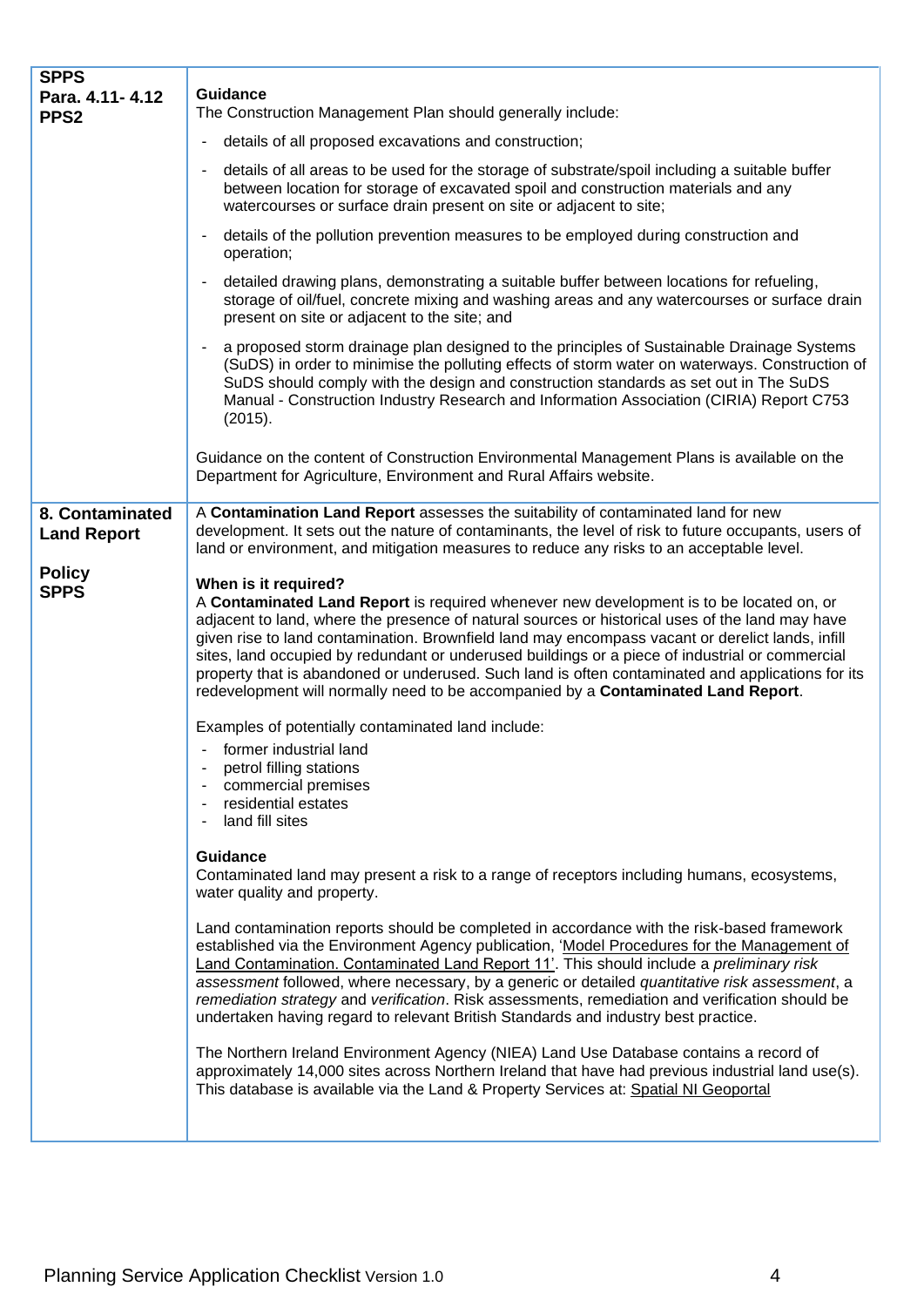| 9. Contextual<br><b>Design</b><br><b>Information</b><br><b>Policy</b><br><b>SPPS Para. 4.23-</b><br>4.40<br>PPS <sub>6</sub><br>PPS <sub>7</sub> | <b>Contextual Design Information</b> is visual material, such as a drawing or Computer Generated<br>Image, which accurately reflects the proposal in its immediate and local context, usually the<br>existing street scene into which the development is to be placed. Planning policy requires careful<br>consideration of the local context, urban character, the needs of residents and the local economy.<br>New development should bring about an improvement of the area and sit comfortably within the<br>area in which it is proposed.<br>When is it required?<br>Contextual Design Information will be required for:<br>applications for Major development;<br>$\overline{\phantom{a}}$<br>proposals that impact on heritage assets including Listed Buildings, historic<br>monuments/gardens, Conservation Areas and Areas of Townscape Character; or<br>proposals that may significantly impact on the street-scene or townscape.<br>$\overline{\phantom{a}}$<br><b>Guidance</b><br>The type of <b>Contextual Design Information</b> that is required will depend on the nature of the<br>proposals, its location, scale and the expected impacts.<br>Design and the impact of proposals on the urban and rural environment are very important<br>planning considerations. Contextual Design Information demonstrates how a proposal is placed<br>within the established area and accordingly how it fits into its visual context and may include:<br>extended scaled elevations, both existing and proposed, which illustrate the existing context<br>and how the proposal responds to this context in relation to neighbouring buildings and the<br>wider street scene;<br>photomontages showing existing and proposed key views;<br>axonometric drawings; and<br>3D modelling<br>Specific requirements can be discussed as part of a Pre-Application Discussion. |
|--------------------------------------------------------------------------------------------------------------------------------------------------|--------------------------------------------------------------------------------------------------------------------------------------------------------------------------------------------------------------------------------------------------------------------------------------------------------------------------------------------------------------------------------------------------------------------------------------------------------------------------------------------------------------------------------------------------------------------------------------------------------------------------------------------------------------------------------------------------------------------------------------------------------------------------------------------------------------------------------------------------------------------------------------------------------------------------------------------------------------------------------------------------------------------------------------------------------------------------------------------------------------------------------------------------------------------------------------------------------------------------------------------------------------------------------------------------------------------------------------------------------------------------------------------------------------------------------------------------------------------------------------------------------------------------------------------------------------------------------------------------------------------------------------------------------------------------------------------------------------------------------------------------------------------------------------------------------------------------------------------------------------------------------|
| 10. Daylight,<br><b>Sunlight and</b>                                                                                                             | A Daylight, Sunlight and Overshadowing Assessment is used to assess the impact of new<br>development on existing surrounding properties and open spaces in terms of daylight and sunlight,                                                                                                                                                                                                                                                                                                                                                                                                                                                                                                                                                                                                                                                                                                                                                                                                                                                                                                                                                                                                                                                                                                                                                                                                                                                                                                                                                                                                                                                                                                                                                                                                                                                                                     |
| Overshadowing<br><b>Assessment</b>                                                                                                               | as well as the performance of the development for future occupants. New development should<br>maximize sunlight and daylight, both within the new development and to neighbouring properties.<br>Development should seek to minimize overshadowing or blocking of light to adjoining properties.                                                                                                                                                                                                                                                                                                                                                                                                                                                                                                                                                                                                                                                                                                                                                                                                                                                                                                                                                                                                                                                                                                                                                                                                                                                                                                                                                                                                                                                                                                                                                                               |
| <b>Policy</b><br><b>SPPS Para. 4.23-</b>                                                                                                         | When is it required?                                                                                                                                                                                                                                                                                                                                                                                                                                                                                                                                                                                                                                                                                                                                                                                                                                                                                                                                                                                                                                                                                                                                                                                                                                                                                                                                                                                                                                                                                                                                                                                                                                                                                                                                                                                                                                                           |
| 4.40<br>PPS <sub>6</sub>                                                                                                                         | An assessment will be required in support of all applications involving:<br>buildings exceeding four storeys in height where adjoining other developed land or public                                                                                                                                                                                                                                                                                                                                                                                                                                                                                                                                                                                                                                                                                                                                                                                                                                                                                                                                                                                                                                                                                                                                                                                                                                                                                                                                                                                                                                                                                                                                                                                                                                                                                                          |
| PPS <sub>7</sub>                                                                                                                                 | open spaces;<br>where proposed buildings or extensions could lead to overshadowing of adjacent or other<br>proposed buildings or spaces within the same development site; or<br>where the proposed development would itself be subject to significant shading from adjoining<br>÷,<br>buildings or trees.                                                                                                                                                                                                                                                                                                                                                                                                                                                                                                                                                                                                                                                                                                                                                                                                                                                                                                                                                                                                                                                                                                                                                                                                                                                                                                                                                                                                                                                                                                                                                                      |
|                                                                                                                                                  | Guidance<br>To assess the impact of proposals on adjoining properties, including associated gardens or<br>amenity space in respect of loss of daylight and sunlight, it is recommended that a "daylight,<br>vertical sky component, sunlight availability and shadow study" is undertaken and assessed<br>against the criteria set out in: Building Research Establishment Site Layout Planning for Sunlight<br>and Daylight: A Guide to Good Practice (2011) and the British Standard BS8206-2:2008 Lighting<br>for buildings - Part 2: Code of Practice for Daylighting.<br>The information included in the assessment should be sufficient to determine the existing and<br>expected levels of daylight, sunlight and overshadowing on neighbouring properties and the<br>measures that will be taken to mitigate the expected impact of the proposed development.                                                                                                                                                                                                                                                                                                                                                                                                                                                                                                                                                                                                                                                                                                                                                                                                                                                                                                                                                                                                          |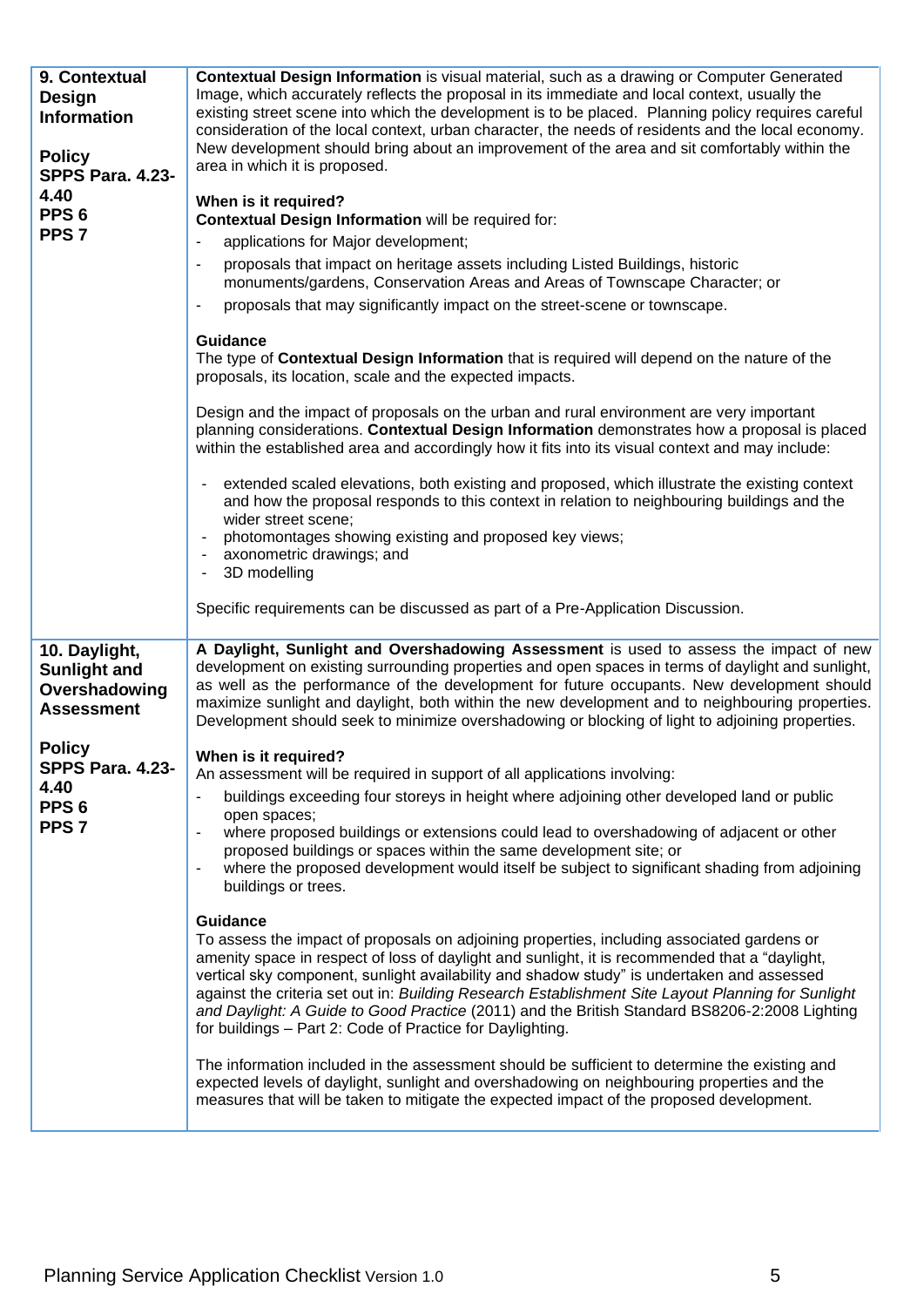| 11. Demolition<br><b>Justification</b> | A Demolition Justification Report is a combined report which should include a condition and<br>Structural Survey (section 27), Market Testing Report (section 19) and assessment of alternative                                                                                                                                                                                                                         |
|----------------------------------------|-------------------------------------------------------------------------------------------------------------------------------------------------------------------------------------------------------------------------------------------------------------------------------------------------------------------------------------------------------------------------------------------------------------------------|
| <b>Report</b>                          | proposals for where demolition is proposed for a building of heritage importance.                                                                                                                                                                                                                                                                                                                                       |
| <b>Policy</b>                          | When is it required?                                                                                                                                                                                                                                                                                                                                                                                                    |
| <b>SPPS</b><br>PPS <sub>6</sub>        | A Demolition Justification Report is required where the proposal involves:                                                                                                                                                                                                                                                                                                                                              |
|                                        | demolition of all or a significant part of a Listed Building; or<br>-                                                                                                                                                                                                                                                                                                                                                   |
|                                        | demolition of all or a significant part of a building which makes a material contribution to a<br>Conservation Area or an Area of Townscape Character (ATC).                                                                                                                                                                                                                                                            |
|                                        | <b>Guidance</b>                                                                                                                                                                                                                                                                                                                                                                                                         |
|                                        | There is a presumption in favour of the retention of both Listed Buildings, and buildings within<br>Conservation Areas and ATCs that make a material contribution to those areas. Policy BH 10 of<br>PPS 6 relates to proposals to demolish, either whole or part, these buildings.                                                                                                                                     |
|                                        | Where demolition is proposed, the application will need to address the following:                                                                                                                                                                                                                                                                                                                                       |
|                                        | the condition of the building, the cost of repairing and maintaining it in relation to its<br>importance and to the value derived from its continued use;                                                                                                                                                                                                                                                               |
|                                        | the adequacy of efforts made to retain the building in use; and<br>۰                                                                                                                                                                                                                                                                                                                                                    |
|                                        | the merits of alternative proposals for the site.<br>۰                                                                                                                                                                                                                                                                                                                                                                  |
|                                        | Further explanation is provided by Policy BH 10, of PPS 6 Planning, Archaeology, and the Built<br>Heritage. The Demolition Justification Report should also refer to the general criteria set out at<br>Para 6.5 of PPS 6. Guidance on whether a building makes a material contribution to a<br>Conservation Area or an Area of Townscape Character can be provided through the Pre-<br>Application Discussion process. |
| 12. Drainage<br><b>Assessment</b>      | A Drainage Assessment (or drainage impact assessment) sets out the drainage issues relevant<br>to new development and the measures to provide the appropriate standard of drainage. The detail<br>of the assessment will be proportionate to the nature of the proposal.                                                                                                                                                |
| <b>Policy</b><br><b>SPPS</b>           | When is it required?                                                                                                                                                                                                                                                                                                                                                                                                    |
| <b>PPS 15 FLD 3</b>                    | A Drainage Assessment is required where the thresholds set out in Policy FLD 3 of PPS15:<br>Planning and Flood Risk are met or exceeded:                                                                                                                                                                                                                                                                                |
|                                        | new residential development comprising 10 or more residential units; or<br>۰                                                                                                                                                                                                                                                                                                                                            |
|                                        | a development site in excess of 1 hectare; or                                                                                                                                                                                                                                                                                                                                                                           |
|                                        | change of use involving new buildings and/or hardstanding surface exceeding 1,000 sqm in area<br>A Drainage Assessment will also be required for any development proposal, except for minor                                                                                                                                                                                                                             |
|                                        | development, where:<br>the proposed development is located in an area where there is evidence of a history of surface<br>$\overline{\phantom{0}}$<br>water flooding; or                                                                                                                                                                                                                                                 |
|                                        | surface water run-off from the development may adversely impact upon other development or<br>features of importance to nature conservation, archaeology or the built heritage.                                                                                                                                                                                                                                          |
|                                        | Guidance                                                                                                                                                                                                                                                                                                                                                                                                                |
|                                        | Further guidance is provided in Annex D of PPS 15 Planning and Flood Risk.                                                                                                                                                                                                                                                                                                                                              |
| 13. Economic<br><b>Statement</b>       | An Economic Statement sets out the economic effects of new development on the area, whether<br>specific to the neighbourhood in which the proposal would be located, borough-wide or region.                                                                                                                                                                                                                            |
|                                        | When is it required?                                                                                                                                                                                                                                                                                                                                                                                                    |
| <b>Policy</b><br><b>SPPS</b>           | An Economic Statement is where:                                                                                                                                                                                                                                                                                                                                                                                         |
| PPS <sub>4</sub>                       | the proposal is for Major development for commercial uses such as offices, light industry,<br>$\overline{\phantom{0}}$<br>general industry, warehousing, retail and leisure                                                                                                                                                                                                                                             |
|                                        | the proposal would result in the loss of employment land, having regard to Policy PED7 of<br>$\blacksquare$<br>PPS 4 Planning and Economic Development                                                                                                                                                                                                                                                                  |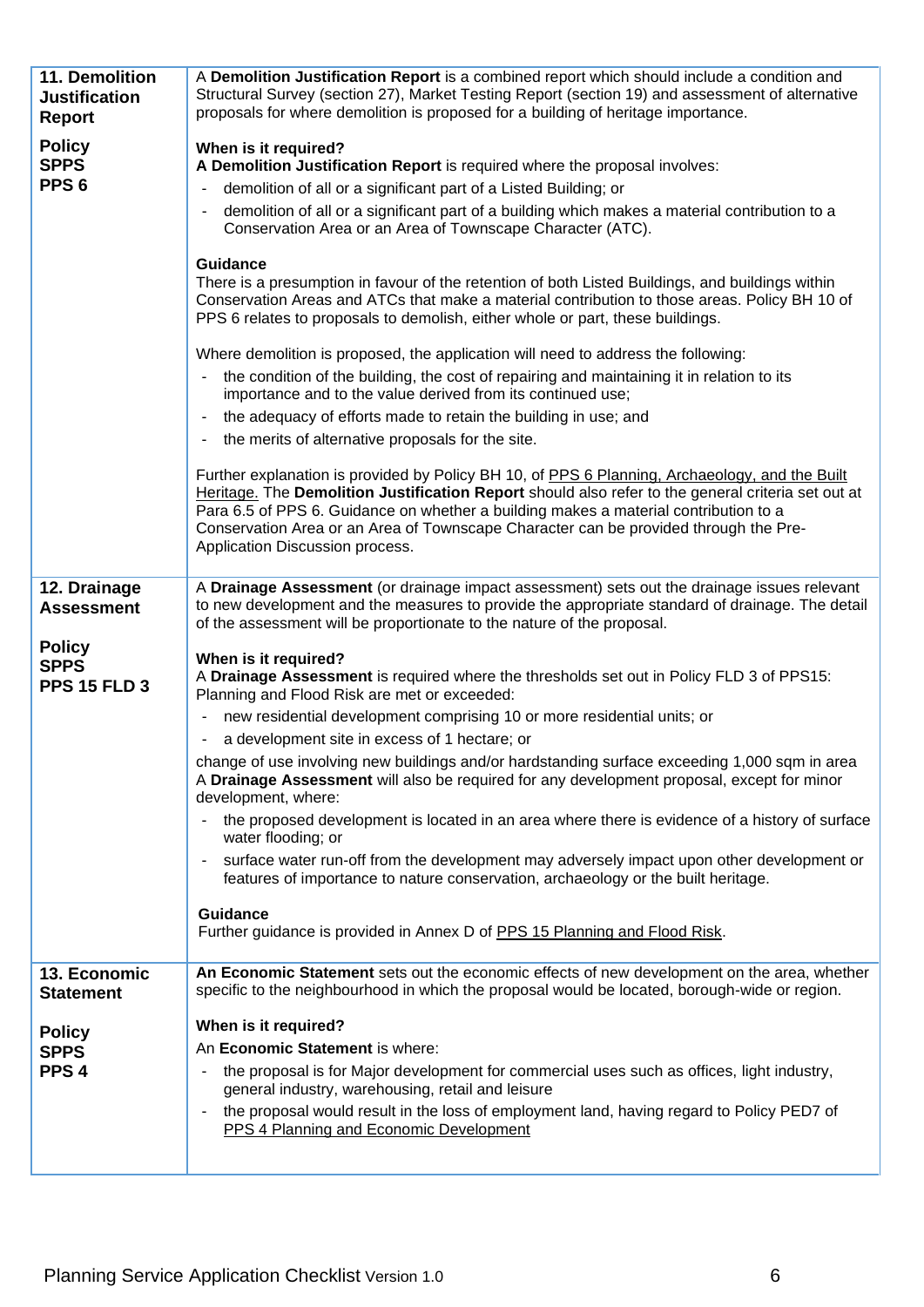|                                                  | Guidance<br>An Economic Statement should include:                                                                                                                                                                                                                                                                                                                                                                     |
|--------------------------------------------------|-----------------------------------------------------------------------------------------------------------------------------------------------------------------------------------------------------------------------------------------------------------------------------------------------------------------------------------------------------------------------------------------------------------------------|
|                                                  | the number and type of jobs to be created both during the construction phase and on                                                                                                                                                                                                                                                                                                                                   |
|                                                  | occupation, specifying whether the jobs are part time or full time;                                                                                                                                                                                                                                                                                                                                                   |
|                                                  | whether the proposal is speculative or if there is a specific end user;<br>$\overline{\phantom{a}}$                                                                                                                                                                                                                                                                                                                   |
|                                                  | the timeframe for delivery of the development;<br>$\overline{\phantom{a}}$                                                                                                                                                                                                                                                                                                                                            |
|                                                  | any wider benefits of the proposal to the economy.                                                                                                                                                                                                                                                                                                                                                                    |
| 14. Event<br><b>Management</b><br>Plan           | An Event Management Plan sets out proposal to minimise the transportation impacts of any<br>events that would be held as a result of new development.                                                                                                                                                                                                                                                                 |
|                                                  | When is it required?                                                                                                                                                                                                                                                                                                                                                                                                  |
| <b>Policy</b><br><b>SPPS</b><br>PPS <sub>3</sub> | An Event Management Plan will be required for commercial, recreational and community<br>proposals which will involve the hosting of events that generate significant large numbers of<br>attendees.                                                                                                                                                                                                                   |
|                                                  | <b>Guidance</b><br>An Event Management Plan should be submitted for events that could result in significant travel<br>disruption. The measures should consider the types of trips, in all modes, likely to visit the site, to<br>ensure they can arrive, park if necessary and depart without causing a traffic safety hazard or<br>disruption to other traffic on the network.                                       |
|                                                  | Where disruption to the network is anticipated, the Event Management Plan should propose<br>measures that are co-ordinated with PSNI, Department for Infrastructure Roads, and the local<br>community as necessary, to mitigate these impacts. It should consider measures to encourage<br>sustainable travel, such as public transport, the use of coaches and off-site park and ride and<br>shuttle bus facilities. |
|                                                  |                                                                                                                                                                                                                                                                                                                                                                                                                       |
|                                                  |                                                                                                                                                                                                                                                                                                                                                                                                                       |
| 15.<br><b>Environmental</b>                      | An Environmental Statement is a legislative requirement for applications for certain types of<br>development. It sets out the likely significant effects of new development on the environment,                                                                                                                                                                                                                       |
| <b>Statement (EIA)</b>                           | whether positive or negative, and can relate to environmental, social and economic impacts.                                                                                                                                                                                                                                                                                                                           |
|                                                  | When is it required?<br>Under the Environmental Impact Assessment Regulations 2017, certain types of application need<br>to be accompanied by an Environmental Statement. An Environmental Statement is required<br>where:                                                                                                                                                                                            |
|                                                  | the development proposal falls under Schedule 1 of the Regulations; or                                                                                                                                                                                                                                                                                                                                                |
|                                                  | the development proposal falls under Schedule 2 of the Regulations and the Council gives a<br>$\blacksquare$<br>screening opinion that an Environmental Statement is required.                                                                                                                                                                                                                                        |
|                                                  | <b>Guidance</b><br>The purpose of an Environmental Statement is to assess the environmental, social and<br>economic effects of development. Where an Environmental Statement is needed, the Council<br>cannot process the planning application without it. The planning application process will be subject<br>to extended consultation in line with the Regulations.                                                 |
|                                                  | The requirement for an <b>Environmental Statement</b> can be discussed as part of the Pre-<br>Application Discussion process. If the development proposal falls under Schedule 2 of the<br>Regulations, the applicant is strongly advised to submit a formal request to the Council for a<br>screening opinion prior to making the planning application.                                                              |
|                                                  | Applications accompanied by an Environmental Statement are subject to an additional planning<br>fee.                                                                                                                                                                                                                                                                                                                  |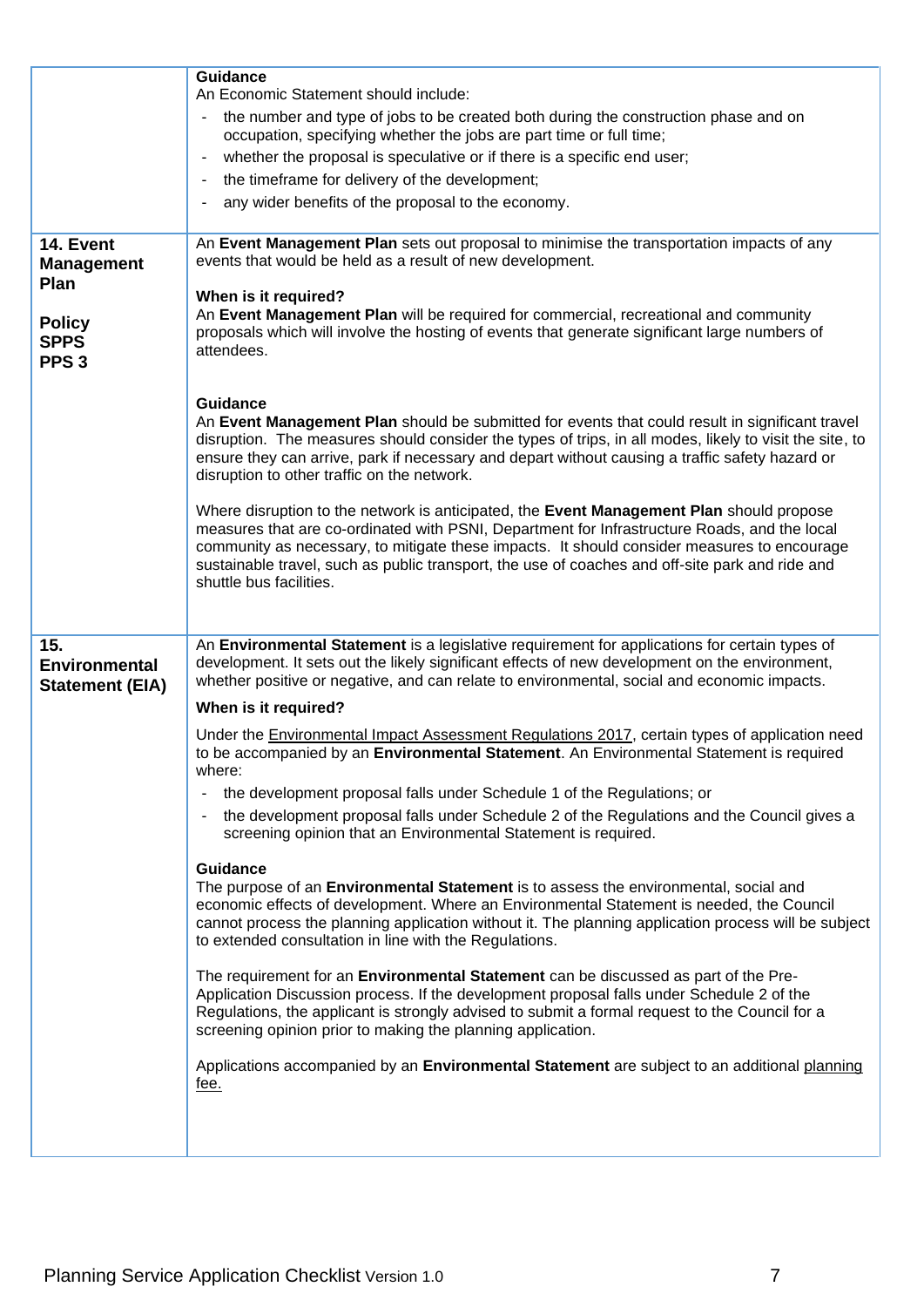| 16. Flood Risk<br><b>Assessment</b>                                       | A Flood Risk Assessment assesses the statistical probability of a flood event occurring combined<br>with the scale of the potential consequences of that event, and sets out measures to manage and<br>mitigate flood risk on new development.                                                                                                                                                                                                                                                                                                                                                                                                                                                                                                                                                                                                                                        |
|---------------------------------------------------------------------------|---------------------------------------------------------------------------------------------------------------------------------------------------------------------------------------------------------------------------------------------------------------------------------------------------------------------------------------------------------------------------------------------------------------------------------------------------------------------------------------------------------------------------------------------------------------------------------------------------------------------------------------------------------------------------------------------------------------------------------------------------------------------------------------------------------------------------------------------------------------------------------------|
| <b>Policy</b><br><b>PPS 15 FLD 1</b>                                      | When is it required?<br>Policy FLD 1 of PPS 15 Planning and Flood Risk sets out the circumstances when a Flood Risk<br>Assessment is required. This includes new development:<br>within the 1 in 100 year fluvial flood plain or<br>the 1 in 200 year coastal flood plain where the principle of development is accepted by the<br>Council through the proposal meeting the 'Exceptions Test'.                                                                                                                                                                                                                                                                                                                                                                                                                                                                                        |
|                                                                           | If you consider your application should be deemed as an Exception please set out your evidence<br>as part of your Planning Statement (see section 24). DFI Rivers Agency will only seek to assess a<br>FRA where the Council has deemed the site to be an exception to FLD1 and PPS 15 and set out its<br>reason for this.                                                                                                                                                                                                                                                                                                                                                                                                                                                                                                                                                            |
|                                                                           | <b>Guidance</b><br>A Flood Risk Assessment must demonstrate that:<br>all sources of flood risk to and from the proposed development have been identified; and<br>there are adequate measures to manage and mitigate any increase in flood risk arising from<br>۰.<br>the development.<br>Flood Maps can be viewed on the Department for Infrastructure website.                                                                                                                                                                                                                                                                                                                                                                                                                                                                                                                       |
|                                                                           |                                                                                                                                                                                                                                                                                                                                                                                                                                                                                                                                                                                                                                                                                                                                                                                                                                                                                       |
| 17. Heritage<br><b>Impact</b><br><b>Assessment</b><br><b>SPPS</b><br>PPS6 | A Heritage Impact Assessment is the process of evaluating the effects of a proposal on the<br>Outstanding Universal Value (OUV) or integrity of the setting of the Giant's Causeway World<br>Heritage Site (WHS). This should be the first step taken to inform development, identifying the<br>suitability of the site to accommodate development while avoiding harm to the WHS, its OUV, and<br>setting, and any potential mitigation measures.<br>When is it required?                                                                                                                                                                                                                                                                                                                                                                                                            |
|                                                                           | A Heritage Impact Assessment is required for:<br>all applications for major or local development within 4km of the Giant's Causeway World<br>Heritage Site which are likely to have a significant effect on:<br>the OUV of the site,<br>(i)<br>the critical views of and from the site,<br>(ii)<br>the access and public approaches to the site; and<br>(iii)<br>the understanding and enjoyment of the site by visitors.<br>(iv)                                                                                                                                                                                                                                                                                                                                                                                                                                                     |
|                                                                           | Guidance<br>A Heritage Impact Assessment considers the impact of new development on the Outstanding<br>Universal Values and integrity of the setting of the World Heritage Site. Understanding the<br>potential impacts of development, including assessment of cumulative impacts, determines the<br>sensitivity of the WHS to accommodate development. The level of detail required will depend on<br>the nature of the proposed development and magnitude of any impacts.                                                                                                                                                                                                                                                                                                                                                                                                          |
|                                                                           | In accordance with ICOMOS Guidance, the Heritage Impact Assessment should clearly set out:<br>A Summary of the Giant's Causeway WHS OUV, authenticity and integrity, making reference<br>to the Statement of OUV and Attributes of OUV;<br>A description and evaluation of range of impacts arising from the development or other<br>$\blacksquare$<br>proposal for change (beneficial and adverse) on the site's OUV, integrity and authenticity;<br>An assessment of any risk posed to the retention of OUV and the likelihood that the property<br>may be in potential or actual danger;<br>A statement of heritage benefits which may arise from proposals which may better reveal or<br>enhance the OUV of the World Heritage Site and its setting, including better understanding<br>and awareness-raising;<br>A Statement of how harmful impact has been mitigated or avoided. |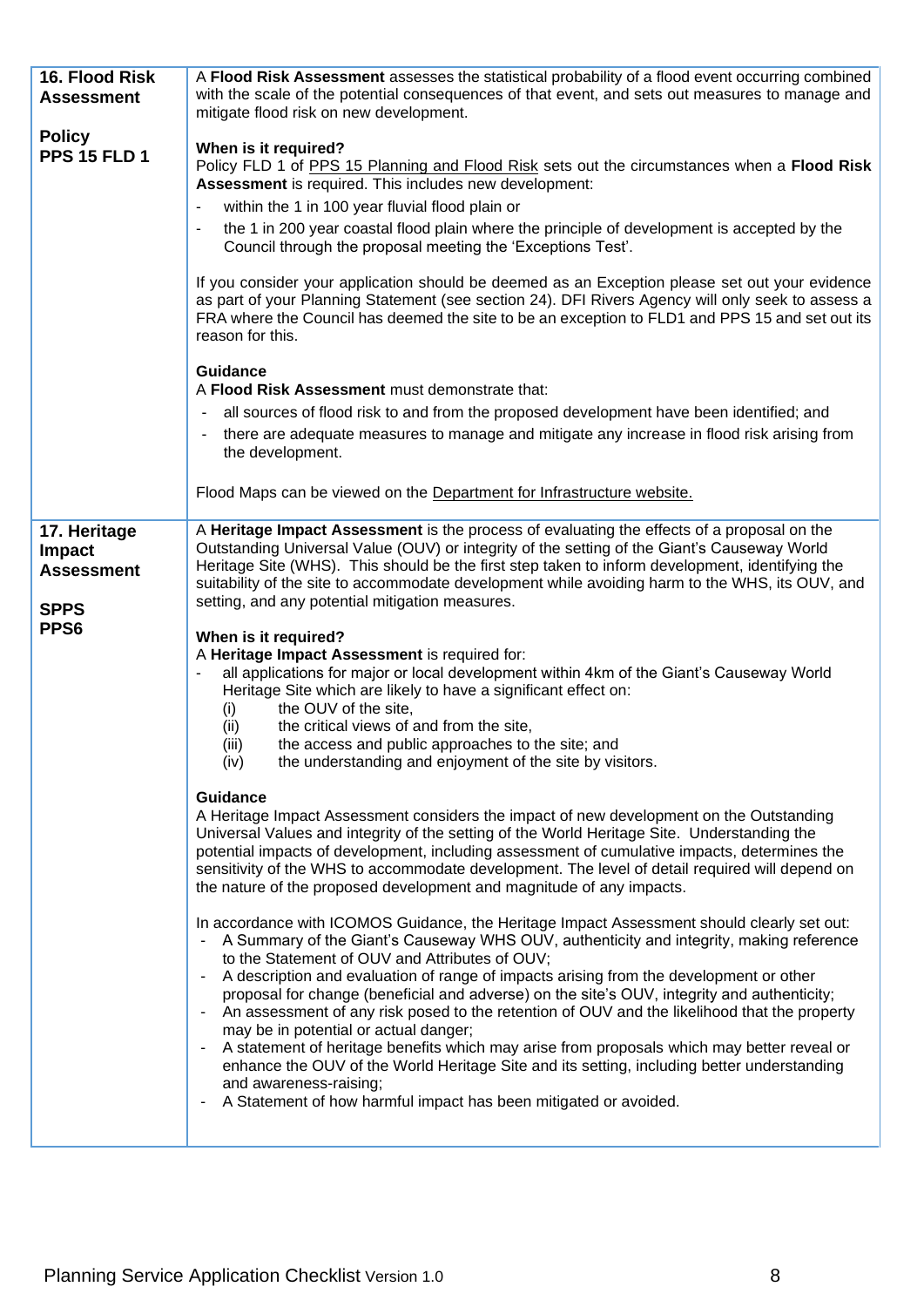| 18. Landscape<br>and Visual<br><b>Impact</b><br><b>Assessment</b>                                                              | A Landscape and Visual Impact Assessment is the process of evaluating the effects of a<br>proposal on views and on the landscape itself. There is an important distinction between visual<br>effects (the human view or perception) and the landscape effects (which occur whether or not<br>anyone can see them).                                                                                                                                                                                                                                                                                                                                                                                                                                                                                                              |
|--------------------------------------------------------------------------------------------------------------------------------|---------------------------------------------------------------------------------------------------------------------------------------------------------------------------------------------------------------------------------------------------------------------------------------------------------------------------------------------------------------------------------------------------------------------------------------------------------------------------------------------------------------------------------------------------------------------------------------------------------------------------------------------------------------------------------------------------------------------------------------------------------------------------------------------------------------------------------|
| (LVIA)                                                                                                                         | When is it required?                                                                                                                                                                                                                                                                                                                                                                                                                                                                                                                                                                                                                                                                                                                                                                                                            |
| <b>Policy</b><br><b>SPPS</b><br>PPS <sub>2</sub><br>PPS <sub>6</sub><br>PPS <sub>6a</sub><br>PPS <sub>7</sub><br><b>PPS 21</b> | A Landscape and Visual Impact Assessment is required for:<br>all development proposals for tall buildings of a height of 35 metres or more;<br>all applications for Major or Local development within a Conservation Area or Area of<br>Townscape Character, the setting of a Listed Building, or within a locality where the proposal<br>will introduce an increase to the predominant scale and mass;<br>proposals in the countryside which are likely to have a significant visual impact within the<br>landscape, and for any Major applications within or affecting the setting of an Area of<br><b>Outstanding Natural Beauty;</b><br>proposals for wind turbines where their overall height would exceed 15 metres and where<br>Environmental Impact Assessment is required.                                             |
|                                                                                                                                | <b>Guidance</b><br>A Landscape and Visual Impact Assessment considers the impact of new development in the<br>landscape. Understanding the character quality and value of the landscape determines the<br>sensitivity of that landscape to accommodate change through development.                                                                                                                                                                                                                                                                                                                                                                                                                                                                                                                                              |
|                                                                                                                                | The two components of a Landscape and Visual Impact Assessment are:                                                                                                                                                                                                                                                                                                                                                                                                                                                                                                                                                                                                                                                                                                                                                             |
|                                                                                                                                | landscape effects assessment - deals with changes to landscape as a resource, and<br>visual effects assessment - concerned with how the surroundings of individuals or groups of<br>people may be specifically affected by change in the landscape.                                                                                                                                                                                                                                                                                                                                                                                                                                                                                                                                                                             |
|                                                                                                                                | The Landscape and Visual Impact Assessment should clearly demonstrate an understanding of<br>the difference between them. The sensitivity of receptors (people) to changes in view is<br>dependent upon the activity, location and nature of the view experienced. People engaged in<br>outdoor sports or occupiers of commercial buildings are considered to be of low sensitivity, with<br>road users, footpath users and views from upper storeys of residential properties of medium<br>sensitivity. Residents experiencing views from principal rooms and people visiting well-known<br>beauty spots are considered of high sensitivity to change.                                                                                                                                                                         |
|                                                                                                                                | A Zone of Visual Influence map (ZVI) or Critical View analysis should also be included.                                                                                                                                                                                                                                                                                                                                                                                                                                                                                                                                                                                                                                                                                                                                         |
|                                                                                                                                | Further information can be obtained from the Guidelines for Landscape and Visual Impact<br>Assessment published jointly by the Landscape Institute and the Institute of Environmental<br>Assessment in 2013.                                                                                                                                                                                                                                                                                                                                                                                                                                                                                                                                                                                                                    |
| 19. Lighting<br><b>Assessment</b>                                                                                              | A Lighting Assessment explains how proposals that include largescale external lighting will<br>impact on visual amenity of the area, and the living conditions of local people.                                                                                                                                                                                                                                                                                                                                                                                                                                                                                                                                                                                                                                                 |
| <b>Policy</b><br><b>SPPS</b>                                                                                                   | When is it required?<br>A Lighting Assessment is required for:<br>proposals involving largescale artificial lighting (such as floodlighting of sports pitches); or<br>proposals for sensitive receptors close to a largescale existing artificial light source.<br><b>Guidance</b><br>A Lighting Assessment should include the following as a minimum:<br>details of the external lighting, including a layout plan with beam orientation and a schedule of<br>the equipment in the design;<br>proposed hours of operation of the lighting;<br>a vertical lux contour plan at appropriate façade height at sensitive premises;<br>identification of the appropriate environmental zone as outlined in the relevant Institute of<br>Lighting Professionals guidance document: Details of any directional hoods or other forms of |
|                                                                                                                                | mitigation;<br>the design and layout details of the proposal should demonstrate that any existing light<br>sources will have no negative impact on habitable rooms.                                                                                                                                                                                                                                                                                                                                                                                                                                                                                                                                                                                                                                                             |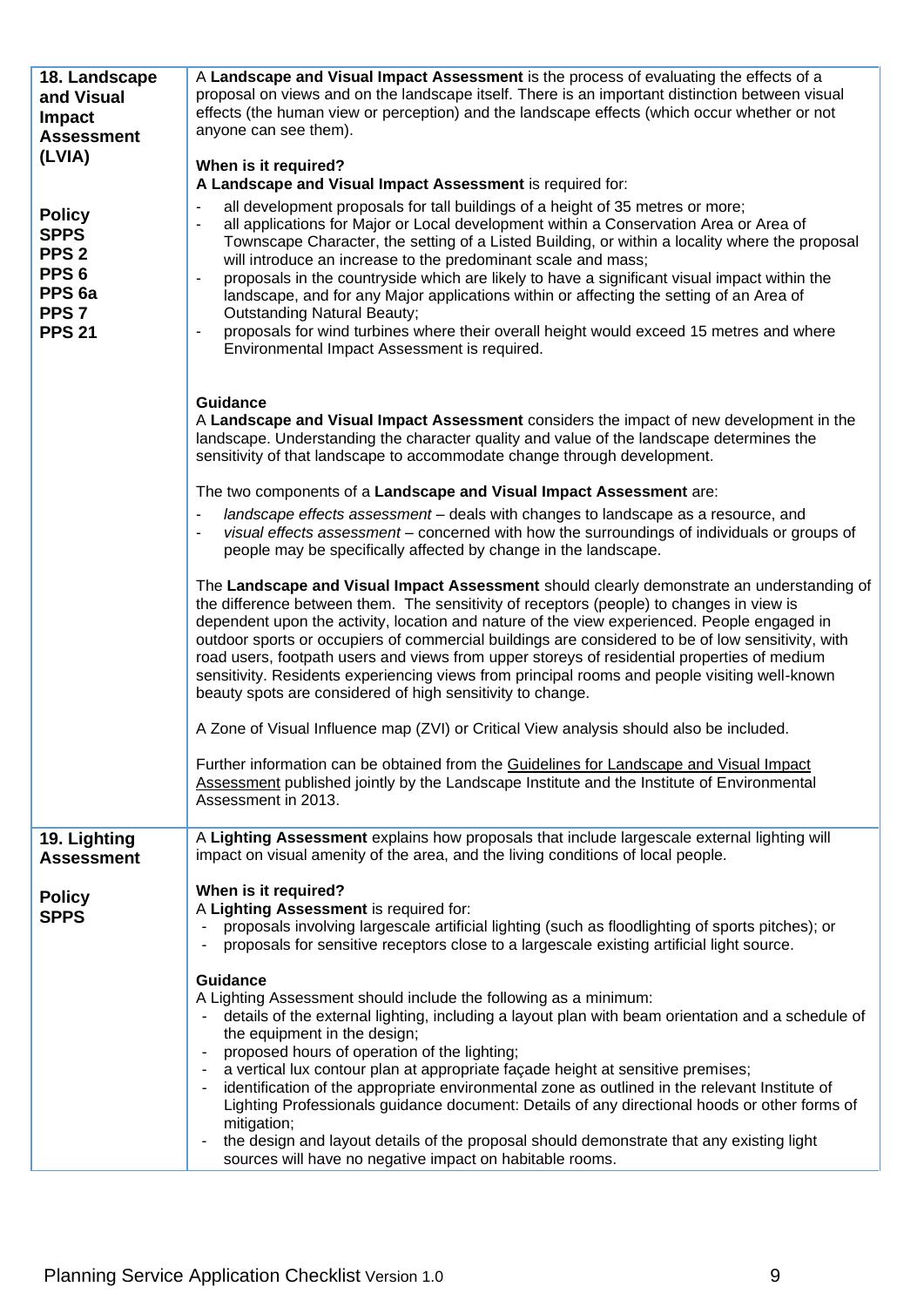|                                                                      | Detailed guidance on conducting an artificial lighting assessment can be found in the ILP<br>'Guidance on Undertaking Environmental Lighting Impact Assessments'                                                                                                                                                                                                                                                                                                                                                                                                                                               |
|----------------------------------------------------------------------|----------------------------------------------------------------------------------------------------------------------------------------------------------------------------------------------------------------------------------------------------------------------------------------------------------------------------------------------------------------------------------------------------------------------------------------------------------------------------------------------------------------------------------------------------------------------------------------------------------------|
|                                                                      | Useful guidance is provided by the Institute of Lighting Professionals' publication: Guidance for the<br>reduction of obtrusive light                                                                                                                                                                                                                                                                                                                                                                                                                                                                          |
|                                                                      | Further guidance is provided by Sport England - Outdoor Sports Lighting Briefing Note                                                                                                                                                                                                                                                                                                                                                                                                                                                                                                                          |
| 20. Market Testing<br><b>Report</b>                                  | A Market Testing Report demonstrates whether or not the existing use of a building or land is<br>viable or likely to be viable in the context of market testing.                                                                                                                                                                                                                                                                                                                                                                                                                                               |
| <b>Policy</b><br><b>SPPS</b><br>PPS <sub>4</sub><br>PPS <sub>6</sub> | When is it required?<br>A Market Testing Report is required where the applicant seeks to demonstrate that the current<br>use of a building or land is no longer viable or is unlikely to be viable, and believes that this is an<br>important material consideration when the planning application is assessed.                                                                                                                                                                                                                                                                                                |
|                                                                      | For example, a Market Testing Report may be used where the proposal would result in the loss of<br>employment land having regard to Policy PED7(e) of PPS6 Planning and Economic Development.                                                                                                                                                                                                                                                                                                                                                                                                                  |
|                                                                      | It should also be used in the context of a proposal for complete or partial demolition of a Listed<br>Building or an un-listed building in that makes a material contribution to a Conservation Area,<br>having regard to Policies BH10 and BH14 of PPS6 Planning, Archaeology and the Built Heritage<br>(see section 11, Demolition Justification Report).                                                                                                                                                                                                                                                    |
|                                                                      | Guidance:<br>The Council expects the building or land to be subject to rigorous marketing for a minimum period<br>of 18-months. The Market Testing Report should include the following information:<br>how the building or land was marketed - by whom, for how long, the media used for<br>marketing, as well as frequency, terms, conditions and value/rent;<br>details of any interest in the building or land resulting from the marketing exercise, including<br>viewings;<br>details of any offers made; and                                                                                             |
|                                                                      | explanation of why any interest was not followed up or why any offers were not accepted.<br>A Market Testing Report demonstrates whether or not the existing use of a building or land is<br>viable or likely to be viable in the context of market testing.                                                                                                                                                                                                                                                                                                                                                   |
|                                                                      | When is it required?<br>A Market Testing Report is required where the applicant seeks to demonstrate that the current<br>use of a building or land is no longer viable or is unlikely to be viable, and believes that this is an<br>important material consideration when the planning application is assessed.                                                                                                                                                                                                                                                                                                |
|                                                                      | For example, a Market Testing Report may be used where the proposal would result in the loss of<br>employment land having regard to Policy PED7(e) of PPS6 Planning and Economic Development.                                                                                                                                                                                                                                                                                                                                                                                                                  |
|                                                                      | It should also be used in the context of a proposal for complete or partial demolition of a Listed<br>Building or an un-listed building in that makes a material contribution to a Conservation Area,<br>having regard to Policies BH10 and BH14 of PPS6 Planning, Archaeology and the Built Heritage<br>(see section 11, Demolition Justification Report).                                                                                                                                                                                                                                                    |
|                                                                      | Guidance:<br>The Council expects the building or land to be subject to rigorous marketing for a minimum period<br>of 18-months. The Market Testing Report should include the following information:<br>how the building or land was marketed - by whom, for how long, the media used for<br>marketing, as well as frequency, terms, conditions and value/rent;<br>details of any interest in the building or land resulting from the marketing exercise, including<br>viewings;<br>details of any offers made; and<br>explanation of why any interest was not followed up or why any offers were not accepted. |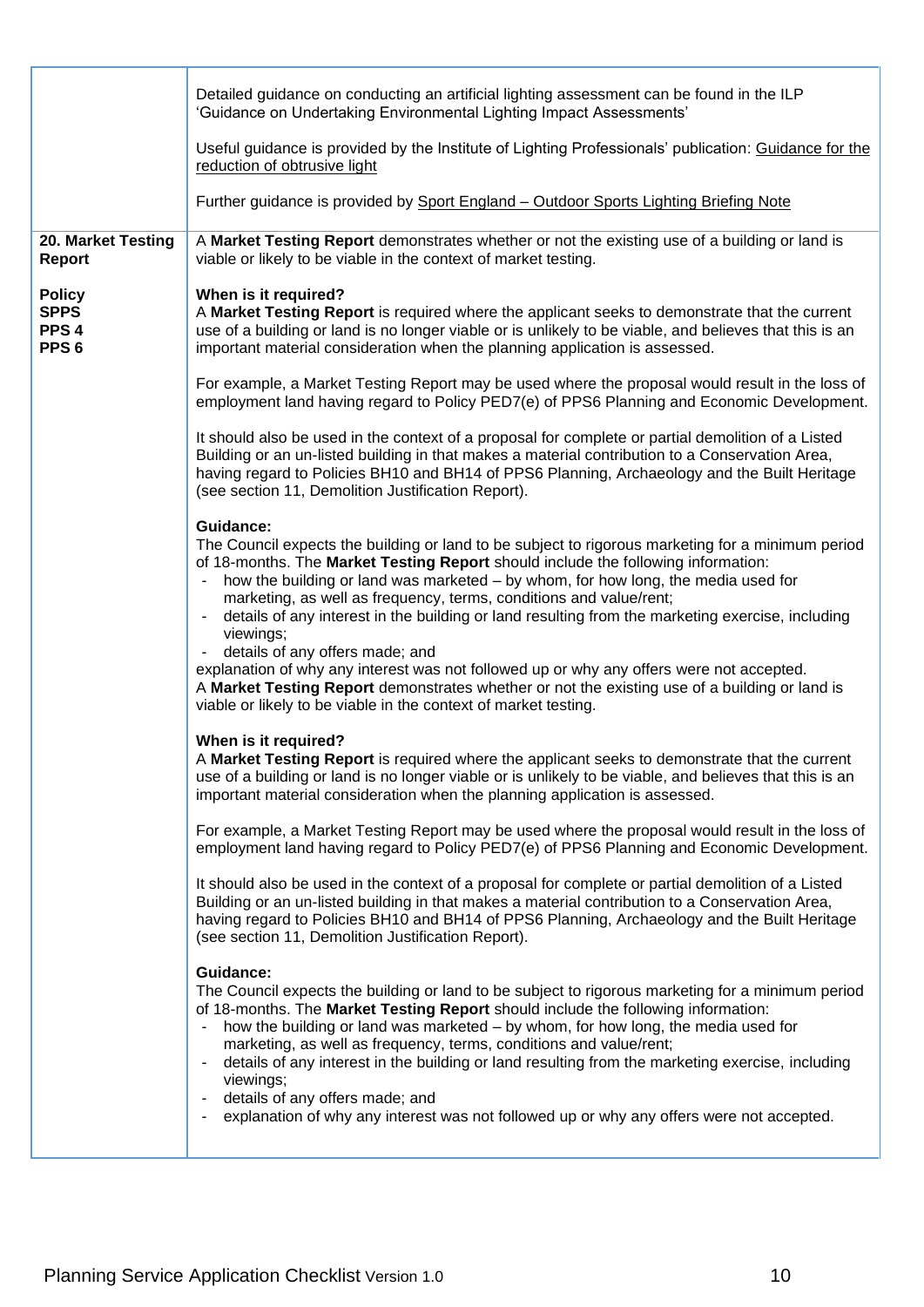| 21. Noise and<br><b>Vibration Impact</b><br><b>Assessment</b><br>(NVIA) | A Noise and Vibration Impact Assessment sets out the potential for new development to impact<br>on its surroundings by way of noise and/or vibration. Where necessary, it will include measures to<br>mitigate noise and vibration impacts, particularly if the site is surrounded by sensitive premises<br>such as housing and other residential uses.                                                                                                                                                                                                                                                                                                                                                                                                                                                                                                                                                         |
|-------------------------------------------------------------------------|-----------------------------------------------------------------------------------------------------------------------------------------------------------------------------------------------------------------------------------------------------------------------------------------------------------------------------------------------------------------------------------------------------------------------------------------------------------------------------------------------------------------------------------------------------------------------------------------------------------------------------------------------------------------------------------------------------------------------------------------------------------------------------------------------------------------------------------------------------------------------------------------------------------------|
| <b>Policy</b><br><b>SPPS</b>                                            | When is it required?<br>A Noise and Vibration Impact Assessment is required where:<br>noise and/or vibration arising from the proposed development has potential to adversely<br>impact on nearby residential property or other noise sensitive premises (e.g. schools or<br>hospitals); or<br>proposed noise sensitive premises or development is likely to be exposed to adverse noise<br>and/or vibration from an existing noise source (e.g. from road traffic/railway/ entertainment<br>venues/sports/leisure facilities/plant noise)<br><b>Guidance</b><br>The Noise and Vibration Impact Assessment should:<br>be carried out by a competent acoustic consultant;<br>$\qquad \qquad \blacksquare$<br>include an assessment of existing baseline noise conditions;<br>$\qquad \qquad \blacksquare$<br>be carried out in line with current guidance and British Standards;<br>$\qquad \qquad \blacksquare$ |
|                                                                         | assess the impact on the internal amenity and, where appropriate the external amenity;<br>$\blacksquare$<br>identify any intensification of use of a site and/or cumulative impacts for a major mixed-use<br>site;<br>identify the necessary mitigation/design measures to ensure suitable internal and external<br>noise targets are not exceeded.                                                                                                                                                                                                                                                                                                                                                                                                                                                                                                                                                             |
|                                                                         | Reference should be made to current guidance such as: BS4142, BS8233, WHO Guidelines for<br>Community Noise1999; BS6272-1 Guide to evaluation of human exposure to vibration in<br>buildings; ProPG Guidance: Planning & Noise (2017), and IEMA Guidelines for Environmental<br>Noise Impact Assessment.                                                                                                                                                                                                                                                                                                                                                                                                                                                                                                                                                                                                        |
| 22. Odour<br><b>Abatement</b><br>System (flue and<br>ventilation        | An Odour Abatement System controls the level of odour emissions resulting from odour<br>generating equipment such as a commercial kitchen, waste transfer station or industrial premises.<br>When is it required?<br>Details of an Odour Abatement System are required where:                                                                                                                                                                                                                                                                                                                                                                                                                                                                                                                                                                                                                                   |
| details)<br><b>Policy</b><br><b>SPPS</b>                                | the proposal has potential to generate odours which could adversely impact on nearby<br>$\blacksquare$<br>sensitive premises e.g. from cooking operations (hot food bars, restaurants, cafes etc.); waste<br>transfer stations; and light industrial and commercial developments that may cause odorous<br>emissions.                                                                                                                                                                                                                                                                                                                                                                                                                                                                                                                                                                                           |
|                                                                         | Guidance<br>Details of the Odour Abatement System should include:<br>floor plans, positioning and design of ventilation and extraction equipment;<br>$\overline{\phantom{0}}$<br>manufacturers details of the equipment proposed including odour abatement techniques; and<br>$\overline{\phantom{a}}$<br>elevation drawings depicting the external location of the odour abatement system and<br>-<br>ventilation termination points                                                                                                                                                                                                                                                                                                                                                                                                                                                                           |
|                                                                         | A Noise Assessment may also be required (see section 20).<br>Useful guidance is provided by <b>DEFRA</b> - Guidance on the Control of Odour and Noise from<br>Commercial Kitchen Exhaust Systems (2005) (This guidance was officially withdrawn in 2017 but<br>remains a useful reference point)                                                                                                                                                                                                                                                                                                                                                                                                                                                                                                                                                                                                                |
|                                                                         | Further guidance is provided by IAQM - Guidance on the assessment of odour for planning, dated<br>May 2014                                                                                                                                                                                                                                                                                                                                                                                                                                                                                                                                                                                                                                                                                                                                                                                                      |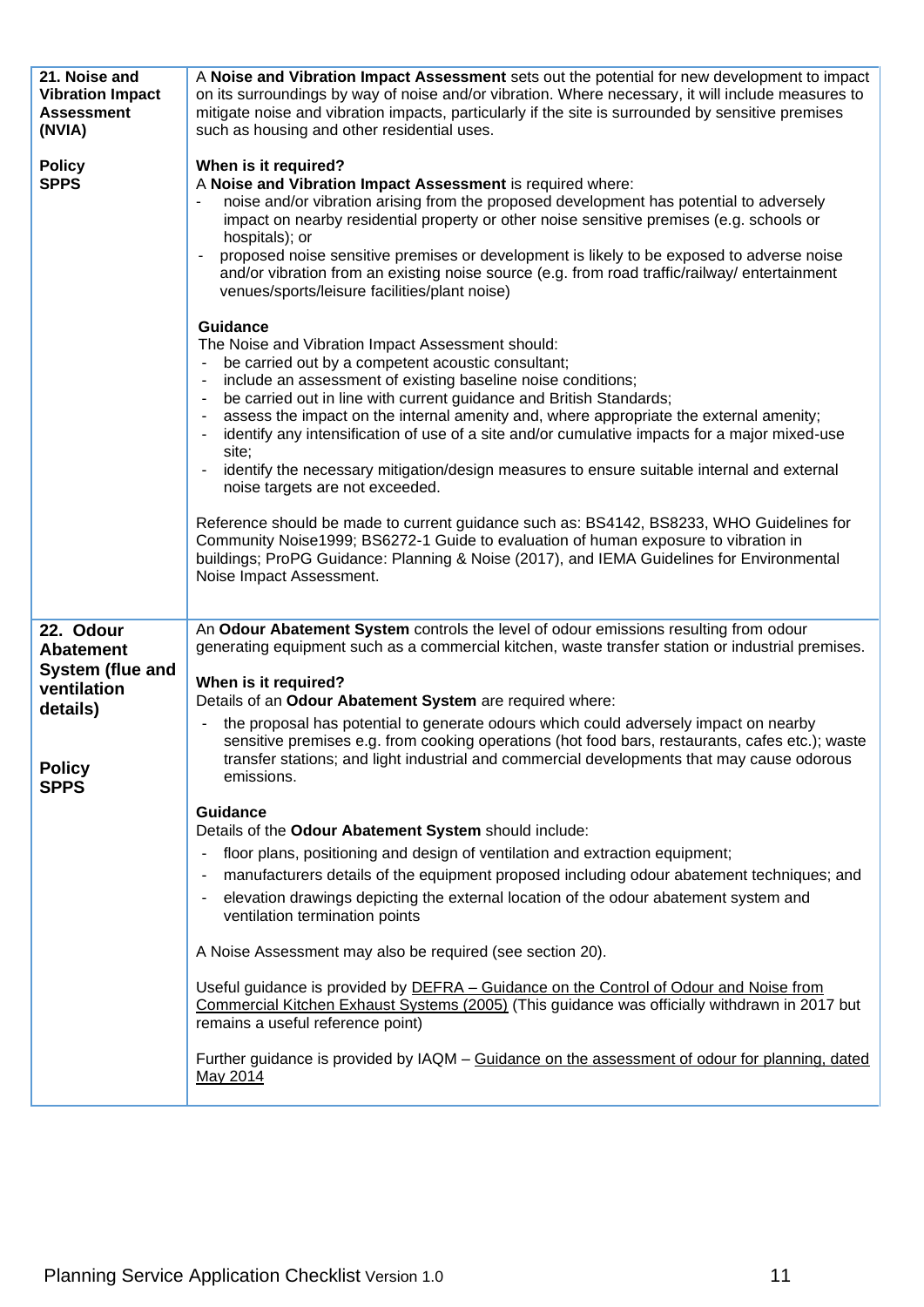| 23. Parking<br><b>Survey</b>                                               | A Parking Survey assesses the volume of vehicles parked at any one time in the vicinity of the<br>application site, either on street or in existing car parks, and provides an indication of parking<br>trends and any available capacity that could serve the new development.                                                                                                                                                                                                                                                                                                          |
|----------------------------------------------------------------------------|------------------------------------------------------------------------------------------------------------------------------------------------------------------------------------------------------------------------------------------------------------------------------------------------------------------------------------------------------------------------------------------------------------------------------------------------------------------------------------------------------------------------------------------------------------------------------------------|
| <b>Policy</b><br><b>SPPS</b><br>PPS <sub>3</sub><br><b>Creating Places</b> | When is it required?<br>A Parking Survey should be submitted when there is an identified parking need that cannot be<br>accommodated within the application site. Typically it is used to demonstrate whether there is<br>sufficient parking capacity on public roads or streets to accommodate the additional vehicles<br>generated by the new development.                                                                                                                                                                                                                             |
|                                                                            | <b>Guidance</b><br>The Parking Survey can form part of a Transport Assessment. It should be undertaken over a<br>minimum of two days at appropriate times during the day and evening on both weekdays and<br>weekends.                                                                                                                                                                                                                                                                                                                                                                   |
|                                                                            | Further guidance on when a Parking Survey is required and what should be included in it can be<br>obtained from the Department for Infrastructure Roads Northern Division.                                                                                                                                                                                                                                                                                                                                                                                                               |
| 24. Phasing Plan                                                           | A Phasing Plan sets out the sequence in which the various parts of a larger development scheme<br>will be brought forward. The phasing is indicated on a diagrammatic plan with supporting narrative<br>that describes the sequencing and why it is to take place in that order.                                                                                                                                                                                                                                                                                                         |
| <b>Policy</b><br><b>SPPS</b><br>PPS <sub>7</sub>                           | When is it required?<br>Where the phasing of development of a site is critical, either from a planning or commercial<br>perspective. This may include the sequencing of development to ensure that necessary<br>infrastructure is put in place, such as a road, junction or a community facility.                                                                                                                                                                                                                                                                                        |
|                                                                            | <b>Guidance</b><br>Where circumstances warrant, plans may specify a phased release of development land. Phasing<br>may be necessary having regard to infrastructure requirements or the adequacy of other services,<br>which may indicate that a particular area cannot be released for development until a particular<br>stage in the plan period. It may also take into account any relocation of people, sale or rental of<br>land, the property market, possible movement issues, land ownership patterns, funding<br>availability, and relevant planning processes and legislation. |
| 25. Planning<br><b>Agreement</b><br>(Heads of Terms)<br><b>Policy</b>      | A Planning Agreement is a legally binding agreement, normally between the applicant,<br>landowner and council, secured under Section 76 of the Planning Act (Northern Ireland) 2011.<br>Planning Agreements are used to secure a planning obligation, such as developer contributions,<br>where it is not possible to do so by a planning condition. The Planning Agreement must be signed<br>and completed before the planning permission can be issued.                                                                                                                                |
| <b>SPPS</b>                                                                | Heads of Terms set out the applicant's intention to enter into a Planning Agreement as part of<br>the planning application process and the nature of the planning obligations that it is expected to<br>contain.                                                                                                                                                                                                                                                                                                                                                                         |
|                                                                            | When is it required?<br>Heads of Terms should be provided for all applications where it is expected that a Planning<br>Agreement will be a prerequisite to the granting of planning permission.                                                                                                                                                                                                                                                                                                                                                                                          |
|                                                                            | <b>Guidance</b><br>The requirement for a Planning Agreement can be discussed as part of the Council's Pre-<br>Application Discussion.                                                                                                                                                                                                                                                                                                                                                                                                                                                    |
|                                                                            | The applicant may voluntarily submit a draft Planning Agreement with their planning application<br>if it is expected that the planning permission, if granted, will be subject to a <b>Planning Agreement</b> .                                                                                                                                                                                                                                                                                                                                                                          |
|                                                                            | Further guidance on planning agreements is provided by Development Management Practice<br>Note 21: Section 76 Planning Agreements                                                                                                                                                                                                                                                                                                                                                                                                                                                        |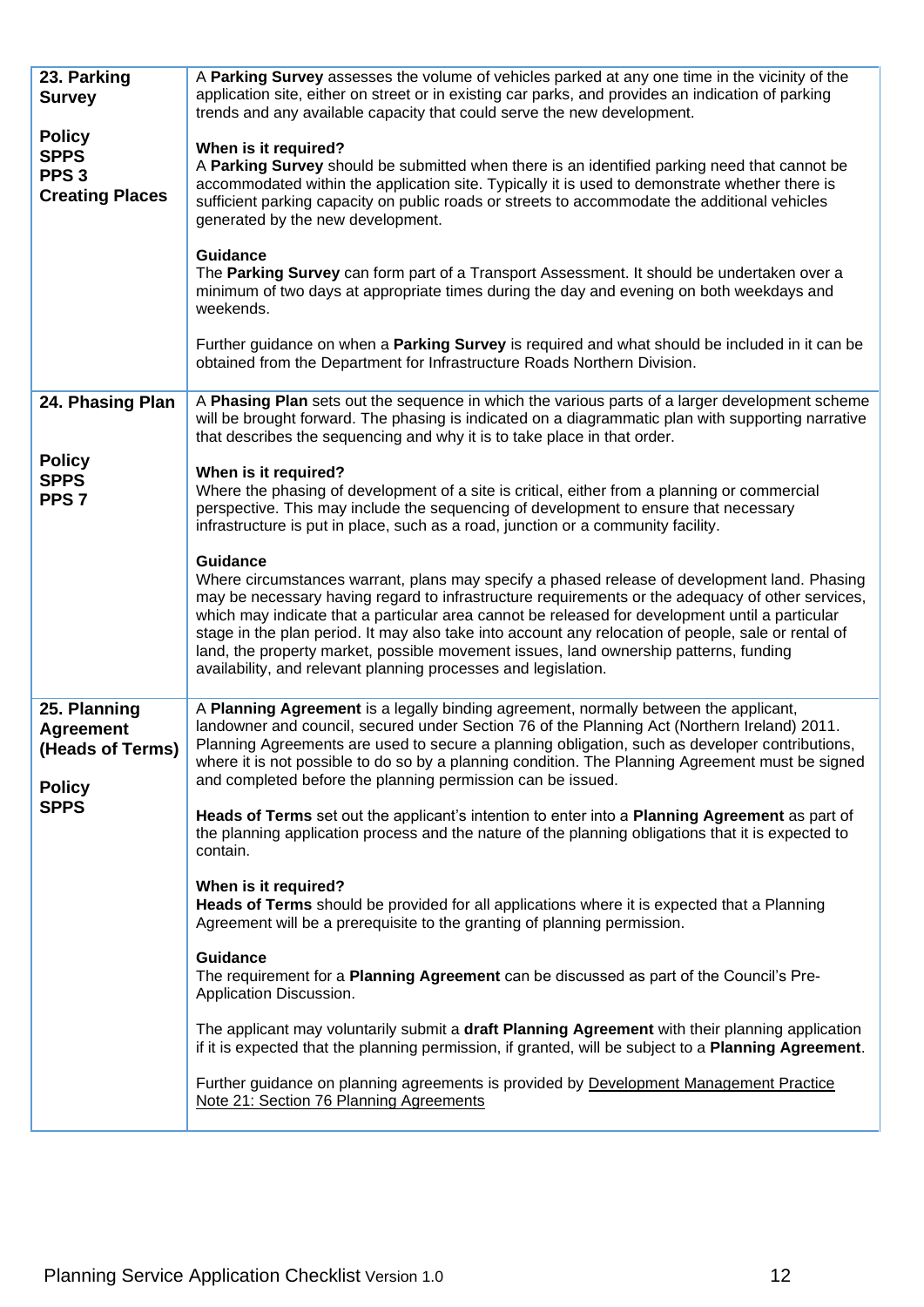| 26. Planning                                           | A Planning Statement is a written document that explains the rationale for a proposal within the                                                                                                                                                                                                                                                                                                                                                                                       |
|--------------------------------------------------------|----------------------------------------------------------------------------------------------------------------------------------------------------------------------------------------------------------------------------------------------------------------------------------------------------------------------------------------------------------------------------------------------------------------------------------------------------------------------------------------|
| <b>Statement</b>                                       | relevant planning policy context.                                                                                                                                                                                                                                                                                                                                                                                                                                                      |
|                                                        | When is it required?<br>A Planning Statement is required for applications for:                                                                                                                                                                                                                                                                                                                                                                                                         |
| <b>Policy</b><br><b>SPPS</b>                           | Major development;                                                                                                                                                                                                                                                                                                                                                                                                                                                                     |
| <b>All PPSs</b>                                        | proposals that would result in a loss of existing open space,                                                                                                                                                                                                                                                                                                                                                                                                                          |
|                                                        | proposals that would result in a loss of employment land;                                                                                                                                                                                                                                                                                                                                                                                                                              |
|                                                        | proposals that require the exceptional test to be applied under Policy FLD 1 of PPS 15; and                                                                                                                                                                                                                                                                                                                                                                                            |
|                                                        | proposals that would result in the demolition or part demolition of either:                                                                                                                                                                                                                                                                                                                                                                                                            |
|                                                        | a Listed Building; or                                                                                                                                                                                                                                                                                                                                                                                                                                                                  |
|                                                        | an un-listed building within a Conservation Area that makes a material contribution to the<br>character or appearance of that Conservation Area.                                                                                                                                                                                                                                                                                                                                       |
|                                                        | <b>Guidance</b>                                                                                                                                                                                                                                                                                                                                                                                                                                                                        |
|                                                        | The Planning Statement should set out how a development proposal takes account of relevant<br>planning policies and other material considerations. It should include:                                                                                                                                                                                                                                                                                                                  |
|                                                        | a description of the site and its surrounding context;                                                                                                                                                                                                                                                                                                                                                                                                                                 |
|                                                        | a description of the proposal and why it is needed;                                                                                                                                                                                                                                                                                                                                                                                                                                    |
|                                                        | relevant planning history;                                                                                                                                                                                                                                                                                                                                                                                                                                                             |
|                                                        | summary of the relevant regional and local planning policies, including the Local Development<br>Plan, and how those planning policies have been applied;                                                                                                                                                                                                                                                                                                                              |
|                                                        | other relevant material considerations;                                                                                                                                                                                                                                                                                                                                                                                                                                                |
|                                                        | assessment of the key planning issues;                                                                                                                                                                                                                                                                                                                                                                                                                                                 |
|                                                        | justification for the proposal if it is contrary to planning policy (e.g. loss of open space) or if an<br>exception needs to be applied (e.g. Policy FLD1 of PPS 15);                                                                                                                                                                                                                                                                                                                  |
|                                                        | Heads of Terms if a planning agreement is required (see section 23); and                                                                                                                                                                                                                                                                                                                                                                                                               |
|                                                        | draft planning conditions in the event that planning permission is granted.                                                                                                                                                                                                                                                                                                                                                                                                            |
|                                                        |                                                                                                                                                                                                                                                                                                                                                                                                                                                                                        |
| <b>27. Pre</b><br><b>Development</b><br><b>Enquiry</b> | A Pre-Development Enquiry Response is a request to Northern Ireland Water to check the<br>availability of existing water and sewerage infrastructure which could service the proposal and<br>must be valid at the time of submission of the planning application.                                                                                                                                                                                                                      |
| <b>Response</b>                                        | What is required?                                                                                                                                                                                                                                                                                                                                                                                                                                                                      |
| <b>Policy</b><br><b>SPPS</b>                           | A Pre-Development Enquiry Response is required for all development proposing a new<br>connection to the existing water or sewerage infrastructure.                                                                                                                                                                                                                                                                                                                                     |
| <b>PPS21</b>                                           | Guidance:                                                                                                                                                                                                                                                                                                                                                                                                                                                                              |
|                                                        | A response from Northern Ireland Water, received within the last 12 months, to a pre development<br>enquiry should be submitted with all planning applications where connection to the main water and<br>sewerage network is required for the proposal. This will inform the applicant as to whether<br>capacity exists within the existing water and sewerage infrastructure for the proposal and whether<br>submission of private infrastructure will be necessary for the proposal. |
|                                                        |                                                                                                                                                                                                                                                                                                                                                                                                                                                                                        |
| 28. Retail Impact<br><b>Assessment</b>                 | A Retail Impact Assessment considers the impacts of proposals for retail or other main town centre<br>uses (including cultural and community facilities, retail, leisure, entertainment and businesses) on<br>the vitality and viability of the Town Centres, District and Local Centres.                                                                                                                                                                                              |
| <b>Policy</b><br><b>SPPS</b>                           | When is it required?<br>A Retail Impact Assessment is required for:                                                                                                                                                                                                                                                                                                                                                                                                                    |
|                                                        | proposals for retail or other main town centre uses above a threshold of 1,000 sqm not<br>proposed in a town centre location (i.e. primary core, district or local centre) and are not in<br>accordance with the Local Development Plan; or<br>proposals for an extension to retail or other main town centre uses which would result in the<br>overall development exceeding 1,000 sqm gross external area.                                                                           |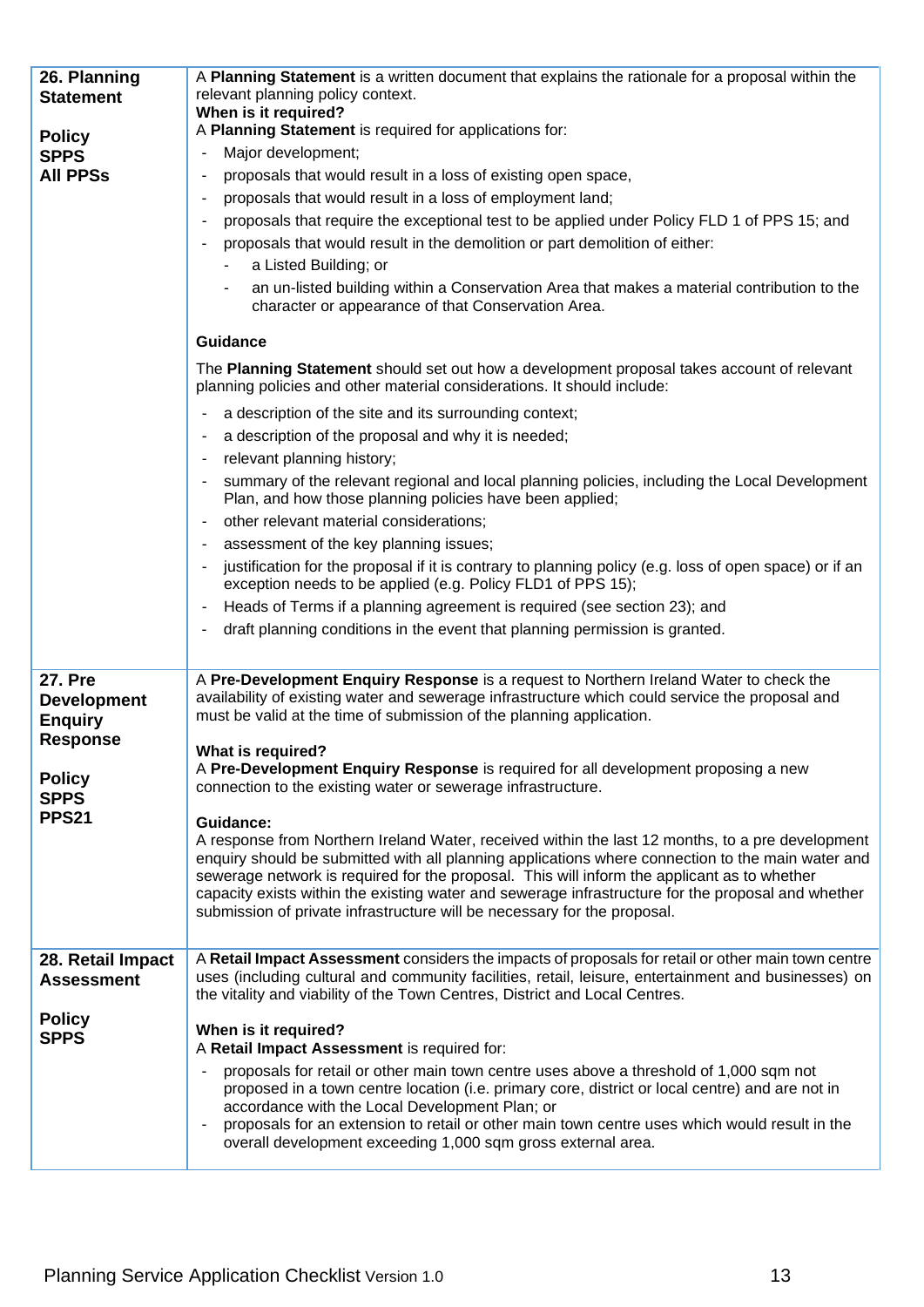|                                                          | <b>Guidance</b><br>The Strategic Planning Policy Statement for Northern Ireland 2015 (SPPS) requires a town<br>centre first approach for the location of future retailing and other main town centre uses. The<br>planning system should protect and enhance diversity in the range of town centre uses<br>appropriate to their role and function, such as leisure, cultural and community facilities, housing<br>and business.      |
|----------------------------------------------------------|--------------------------------------------------------------------------------------------------------------------------------------------------------------------------------------------------------------------------------------------------------------------------------------------------------------------------------------------------------------------------------------------------------------------------------------|
|                                                          | A Retail Impact Assessment considers the impacts of development proposals for retailing and<br>other main town centre uses on the vitality and viability of existing centres in the catchment<br>including the primary retail core; district and local centres. It should include an assessment of:                                                                                                                                  |
|                                                          | the impact of the proposal on trade and turnover for both convenience and comparison goods<br>traders, and the impact on town centre turnover overall for all centres within the catchment of<br>the proposal;                                                                                                                                                                                                                       |
|                                                          | the impact of the proposal on existing committed and planned public and private sector<br>investment and investor confidence in the town centre/s;                                                                                                                                                                                                                                                                                   |
|                                                          | the impact of the proposals on the delivery of the planned/allocated sites and the LDP<br>strategy;                                                                                                                                                                                                                                                                                                                                  |
|                                                          | the impact on the vitality and viability of existing centres including consideration of the local<br>context. This should take into account existing retail mix and the diversity of other facilities and<br>activities.                                                                                                                                                                                                             |
|                                                          | cumulative impact taking account of committed and planned development, including plan<br>commitments within the town centre and wider area; and,                                                                                                                                                                                                                                                                                     |
|                                                          | a review of local economic impacts.                                                                                                                                                                                                                                                                                                                                                                                                  |
| 29. Sequential<br><b>Test (main town</b><br>centre uses) | The Sequential Test is used by the Council to assess whether the application site for retail or a<br>main town centre (including cultural and community facilities, retail, leisure, entertainment and<br>businesses use) is located within, or as close as possible to the Town Centre or District Centre.                                                                                                                          |
| <b>Policy</b><br><b>SPPS</b>                             | When is it required?<br>The Sequential Test is required for:                                                                                                                                                                                                                                                                                                                                                                         |
|                                                          | all development proposals for retail or main town centre uses that are not in an existing centre<br>and are not in accordance with an up-to-date Local Development Plan, irrespective of scale.                                                                                                                                                                                                                                      |
|                                                          | Guidance<br>The Strategic Planning Policy Statement for Northern Ireland 2015 (SPPS) requires new retail<br>development and other main town centre uses to be directed to existing centres. Where it is<br>established that an alternative sequentially preferable site or sites exist within a proposal's whole<br>catchment, an application which proposes development on a less sequentially preferred site<br>should be refused. |
|                                                          | The Council will require applications for retail or main town centre uses to be considered in the<br>following sequential order of preference (and consider all of the proposal's catchment):                                                                                                                                                                                                                                        |
|                                                          | 1. primary retail core;<br>2. town/district centres;<br>3. local centre;<br>4. edge of centre; and<br>5. out-of-centre locations, only where sites are accessible by a choice of good public transport<br>modes.                                                                                                                                                                                                                     |
|                                                          | The applicant should submit a written statement with their application that sets out which<br>sequentially preferable sites (in the sequence above) they have considered for the development<br>proposal and the reasons why those sites have been rejected.                                                                                                                                                                         |
|                                                          |                                                                                                                                                                                                                                                                                                                                                                                                                                      |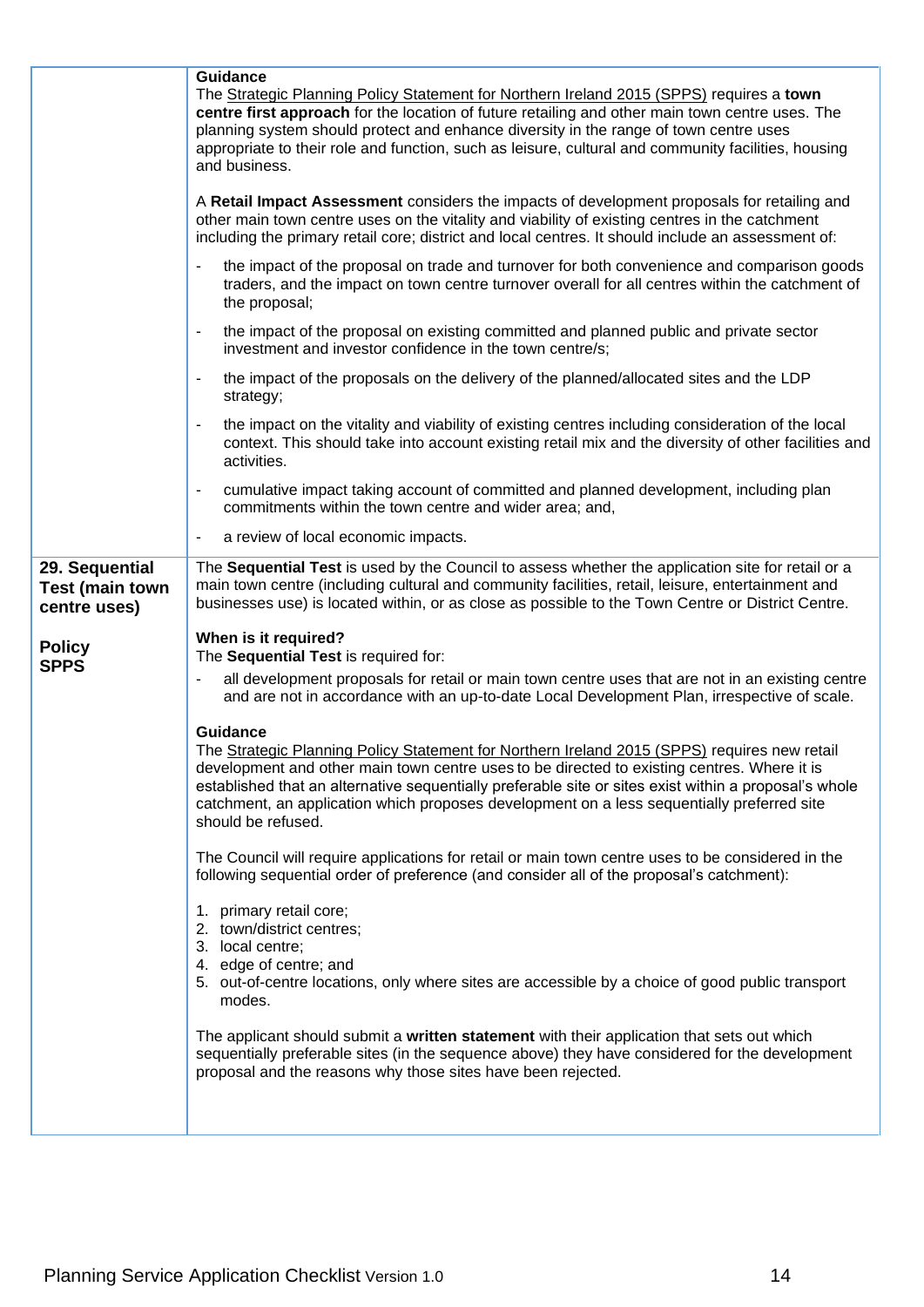| A Topographical Survey is a plan detailing the levels and features within and adjacent to an<br>application site, including all roadside details in the vicinity of the development proposal such as<br>street furniture, hedges, fences, walls, trees, kerbs, gullies, signs etc. It is required to assess the<br>differing levels within and adjacent to the site and features that may impact on road safety.<br>When is it required?<br>A Topographical Survey is required for all full applications for both major and local planning<br>applications that require assessment of a new access or alteration of an existing access onto an<br>adopted road.<br>Guidance:<br>A Topographical Survey details the levels of the site and the position of existing structures within<br>and adjacent to the site. The plan should be at a maximum scale of 1:500 and be easily legible.<br>The survey must provide spot levels throughout the site clearly detailing changes in levels and<br>levels at the boundary with the adjacent public road and surrounding area. It must clearly annotate<br>existing structures both within and adjacent to the application site, including within the visibility<br>splays.                                                                                                                                                                                                                                                                                                            |
|----------------------------------------------------------------------------------------------------------------------------------------------------------------------------------------------------------------------------------------------------------------------------------------------------------------------------------------------------------------------------------------------------------------------------------------------------------------------------------------------------------------------------------------------------------------------------------------------------------------------------------------------------------------------------------------------------------------------------------------------------------------------------------------------------------------------------------------------------------------------------------------------------------------------------------------------------------------------------------------------------------------------------------------------------------------------------------------------------------------------------------------------------------------------------------------------------------------------------------------------------------------------------------------------------------------------------------------------------------------------------------------------------------------------------------------------------------------------------------------------------------------------------------|
| A Transport Assessment is a comprehensive review of all the potential transport impacts of a<br>proposed development or re-development, with an agreed plan to mitigate any adverse<br>consequences.                                                                                                                                                                                                                                                                                                                                                                                                                                                                                                                                                                                                                                                                                                                                                                                                                                                                                                                                                                                                                                                                                                                                                                                                                                                                                                                             |
| When is it required?<br>A Transport Assessment is required where the new development would likely have significant<br>transport implications. Applicants should complete a Transport Assessment Form (TAF) to help<br>establish if a detailed Transport Assessment is needed (see section 32).<br>The following table provides an indicative guide as to when a Transport Assessment may be<br>required.                                                                                                                                                                                                                                                                                                                                                                                                                                                                                                                                                                                                                                                                                                                                                                                                                                                                                                                                                                                                                                                                                                                         |
| Food retail - 1,000 sqm Gross Floor Area<br>Non-food retail - 1,000 sqm Gross Floor Area<br>Cinemas and conference facilities - 1,000 sqm Gross Floor Area<br>Leisure facilities - 1,000 sqm Gross Floor Area<br>Business - 2,500 sqm Gross Floor Area<br>Industry - 5,000 sqm Gross Floor Area<br>Distribution and warehousing - 10,000 sqm Gross Floor Area<br>Hospitals - 2,500 sqm Gross Floor Area<br>Higher and further education 2,500 sqm Gross Floor Area<br>Stadia - 1,500 seats<br>Housing - 100 units<br>Guidance<br>A Transport Assessment is a comprehensive review of all the potential transport impacts of a<br>proposed development, with an agreed plan to mitigate any adverse consequences. The coverage<br>and detail of the Transport Assessment should reflect the scale and the likely extent of transport<br>impacts of the proposed development. Developers need to consider a wide range of options to<br>deal with the transport impacts of a development rather than simply increasing highway capacity<br>to meet demand. Such measures may include the preparation of a Travel Plan (see section 33),<br>travel cards, financial incentives to encourage alternatives to private car use, infrastructure<br>improvements to make walking and cycling more attractive or public transport service<br>improvements.<br>Further guidance on Transport Assessments is provided by the Department for Infrastructure's<br>publication, https://www.infrastructure-ni.gov.uk/articles/network-planning |
|                                                                                                                                                                                                                                                                                                                                                                                                                                                                                                                                                                                                                                                                                                                                                                                                                                                                                                                                                                                                                                                                                                                                                                                                                                                                                                                                                                                                                                                                                                                                  |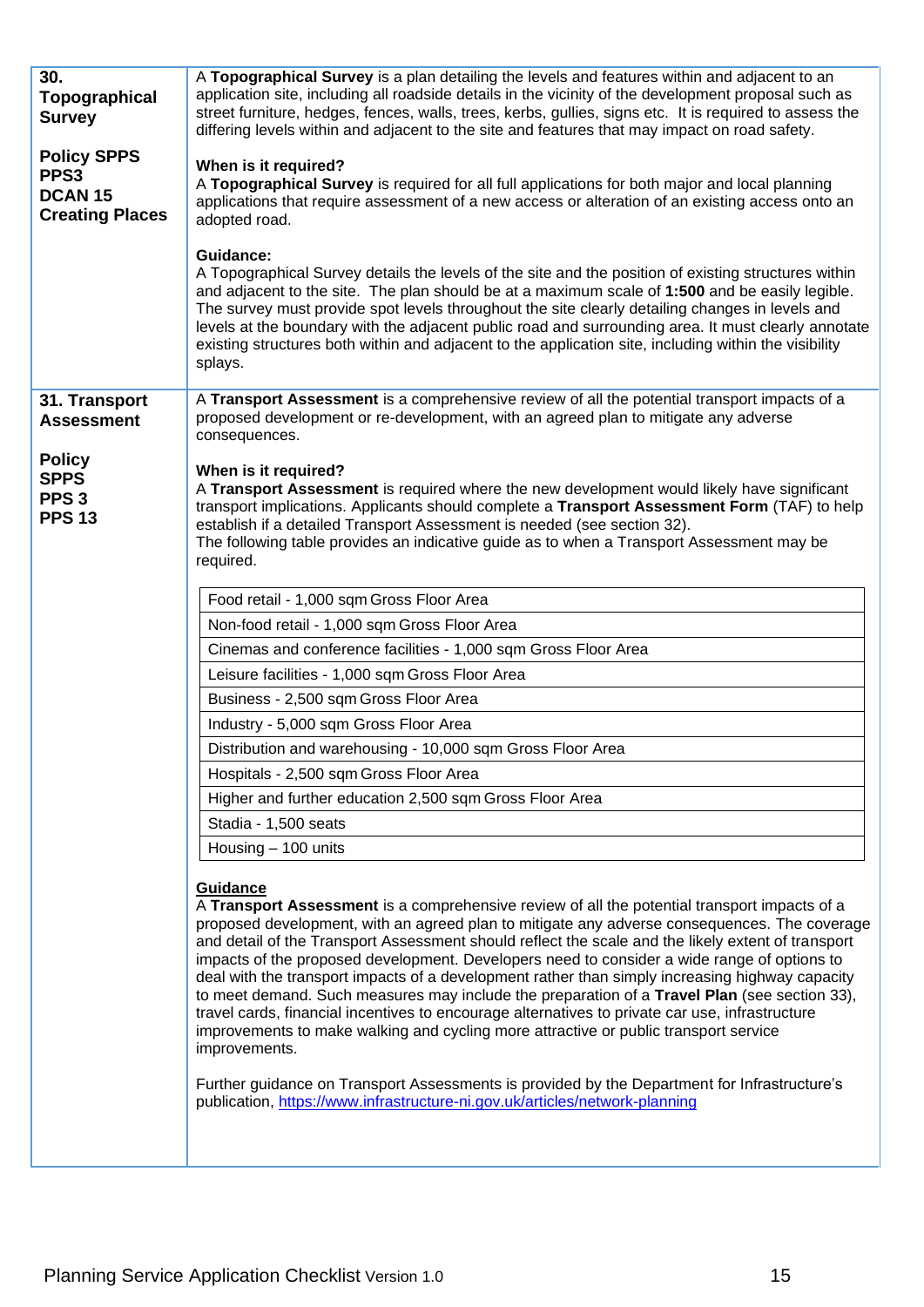| 32. Transport<br><b>Assessment</b>                                  | A Transport Assessment Form is a tool that applicants can use to screen out those applications<br>where no further information on the transport impacts of the proposal is required.                                                                                                                                                                                                                                                                                                                                                                                                                                                                                                                   |
|---------------------------------------------------------------------|--------------------------------------------------------------------------------------------------------------------------------------------------------------------------------------------------------------------------------------------------------------------------------------------------------------------------------------------------------------------------------------------------------------------------------------------------------------------------------------------------------------------------------------------------------------------------------------------------------------------------------------------------------------------------------------------------------|
| Form                                                                | When is it required?                                                                                                                                                                                                                                                                                                                                                                                                                                                                                                                                                                                                                                                                                   |
| <b>Policy</b>                                                       | A Transport Assessment Form (TAF) should be submitted for the following types of proposal:                                                                                                                                                                                                                                                                                                                                                                                                                                                                                                                                                                                                             |
| <b>SPPS</b>                                                         | residential comprising 25 or more units                                                                                                                                                                                                                                                                                                                                                                                                                                                                                                                                                                                                                                                                |
| PPS <sub>3</sub>                                                    | non-residential with a gross floor area of 500 sqm or more<br>$\overline{\phantom{a}}$                                                                                                                                                                                                                                                                                                                                                                                                                                                                                                                                                                                                                 |
| <b>PPS 13</b>                                                       | likely to generate 30 or more vehicle movements per hour<br>$\blacksquare$                                                                                                                                                                                                                                                                                                                                                                                                                                                                                                                                                                                                                             |
|                                                                     | likely to generate 10 or more freight movements per day or 5 in any given hour                                                                                                                                                                                                                                                                                                                                                                                                                                                                                                                                                                                                                         |
|                                                                     | <b>Guidance</b><br>Further advice can be found on the https://www.infrastructure-ni.gov.uk/articles/network-planning                                                                                                                                                                                                                                                                                                                                                                                                                                                                                                                                                                                   |
| 33. Travel Plan                                                     | A Travel Plan is a means of mitigating the transportation impacts of new development through<br>long-term management measures to promote sustainable travel.                                                                                                                                                                                                                                                                                                                                                                                                                                                                                                                                           |
| <b>Policy</b><br><b>SPPS</b><br>PPS <sub>3</sub><br><b>PPS 13</b>   | When is it required?<br>The requirement for a Travel Plan will be informed by a Transport Assessment (see section 31).<br><b>Guidance</b>                                                                                                                                                                                                                                                                                                                                                                                                                                                                                                                                                              |
|                                                                     | A Travel Plan is intended to influence the way people travel to / from new development by<br>encouraging more walking, cycling and public transport use. The transport measures contained in<br>a Travel Plan should address the scale and the anticipated transport impacts of the proposed<br>development and be tailored to the development proposal. Travel Plans that provide a range of<br>coordinated transport measures will be more effective in changing travel behaviour. A Travel<br>Plan can help mitigate the transport and parking impacts associated with proposed developments.                                                                                                       |
|                                                                     | Further guidance on when a Travel Plan and what it should include can be obtained from the<br>Department for Infrastructure Roads Northern Division.                                                                                                                                                                                                                                                                                                                                                                                                                                                                                                                                                   |
| 34. Tree Survey<br><b>Policy</b><br><b>SPPS</b><br>PPS <sub>2</sub> | A Tree Survey (or arboricultural survey) assesses the impact of new development on any existing<br>trees that are likely to be affected by the proposal, whether they are within the site or adjacent to<br>it. The Tree Survey will assess the health and condition of the affected and assess their amenity<br>value to the character and appearance of the area. The survey should also set out measures to<br>protect the trees during construction.                                                                                                                                                                                                                                               |
| PPS <sub>7</sub><br><b>Creating Places</b>                          | When is it required?<br>Where the new development has the potential to impact on existing trees on or adjacent to the site<br>(including street trees).                                                                                                                                                                                                                                                                                                                                                                                                                                                                                                                                                |
|                                                                     | <b>Guidance</b><br>Applicants will need to satisfy the Council that new development will not have an adverse impact<br>on important trees within or adjacent the site, and that a high quality and ecologically friendly                                                                                                                                                                                                                                                                                                                                                                                                                                                                               |
|                                                                     | landscaping scheme can be provided as part of the scheme.                                                                                                                                                                                                                                                                                                                                                                                                                                                                                                                                                                                                                                              |
|                                                                     | A Tree Survey should be carried out in accordance with BS5837:2012 Trees in relation to design,<br>demolition and construction - recommendations (or any subsequent replacement BS) and should<br>be prepared by a suitably qualified and experienced arboriculturalist.                                                                                                                                                                                                                                                                                                                                                                                                                               |
|                                                                     | The Tree Survey should include as a minimum:                                                                                                                                                                                                                                                                                                                                                                                                                                                                                                                                                                                                                                                           |
|                                                                     | a plan showing existing trees on or adjacent to the site;<br>٠<br>an evaluation of the health, condition and amenity value of the trees affected by the proposal<br>a proposed layout showing retained trees and Root Protection Areas (RPAs);<br>$\blacksquare$<br>a plan showing new tree planting;<br>$\blacksquare$<br>Arboricultural Implications Assessment;<br>existing and proposed finished levels;<br>Tree Protection Plan;<br>Arboricultural Method Statement (where applicable), including details for all special<br>engineering within the Root Protection Area (as determined by the Arboricultural Implications<br>Assessment); and<br>the position of existing and proposed services. |